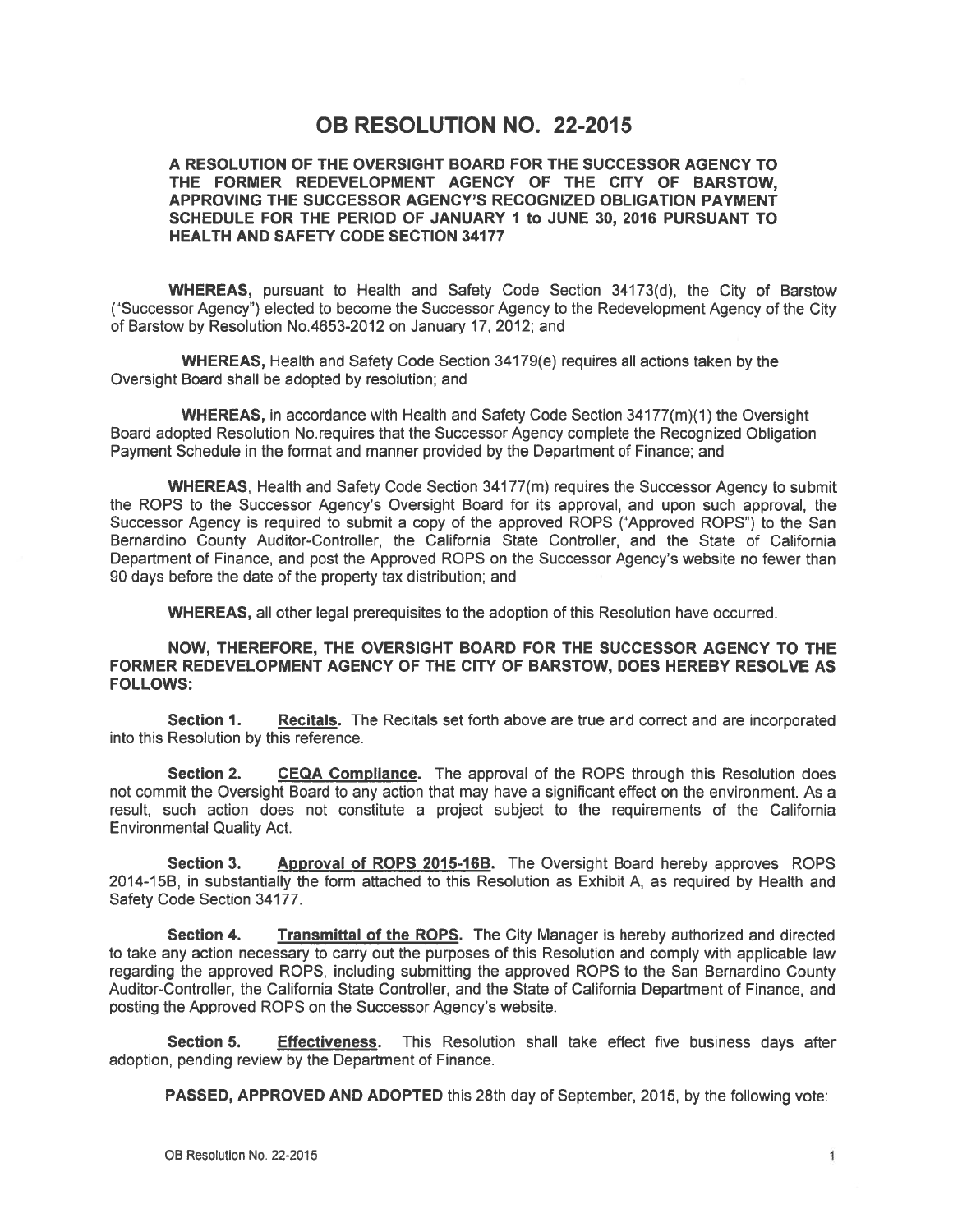Julie Hackbarth-McIntyre, Chair

**ATTEST:** 

Chia JoAnne V. Cousino, City Clerk

I, JoAnne V. Cousino, City Clerk for the City of Barstow, California and ex-officio Clerk of the Board, do hereby certify. UNDER PENALTY OF PERJURY, that the foregoing is a true and correct copy of Resolution No. 22-2015 which was introduced and adopted at the regular meeting of the Oversight Board for the Successor Agency to the former Redevelopment Agency of the City of Barstow held on the 28<sup>th</sup> day of September, 2015 by the following vote:

- BOARD MEMBERS CARTER, ELATAR, HAYHURST, MITCHELL, WALTERS; CHAIR AYES: HACKBARTH-MCINTYRE
- NOES: **NONE**
- **ABSTAIN: NONE**
- **ABSENT: BOARD MEMBER DARLING**

JøAnne V. Cousino, City Clerk

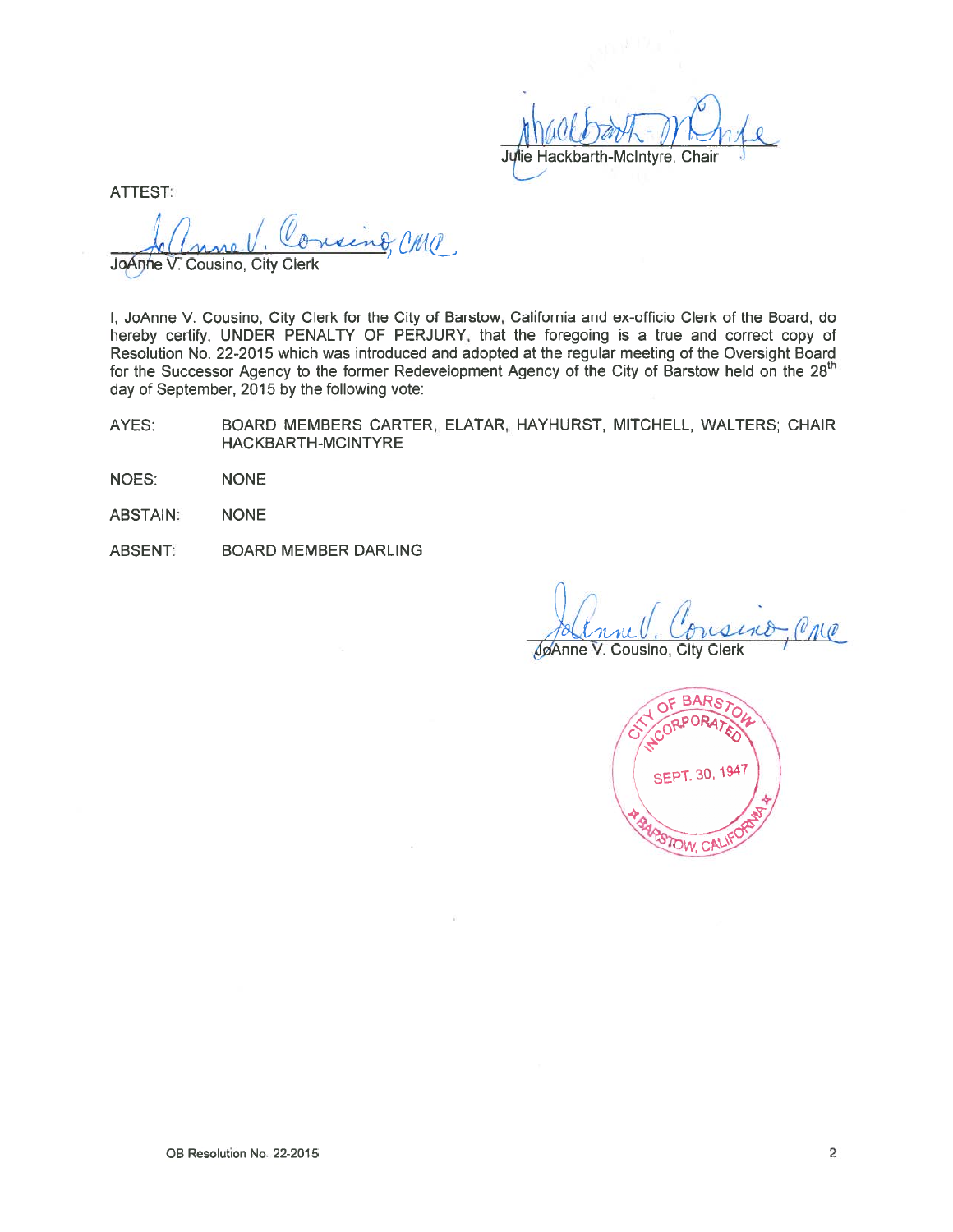#### **EXHIBIT A**

## **RECOGNIZED OBLIGATION PAYMENT SCHEDULE 2015-16B**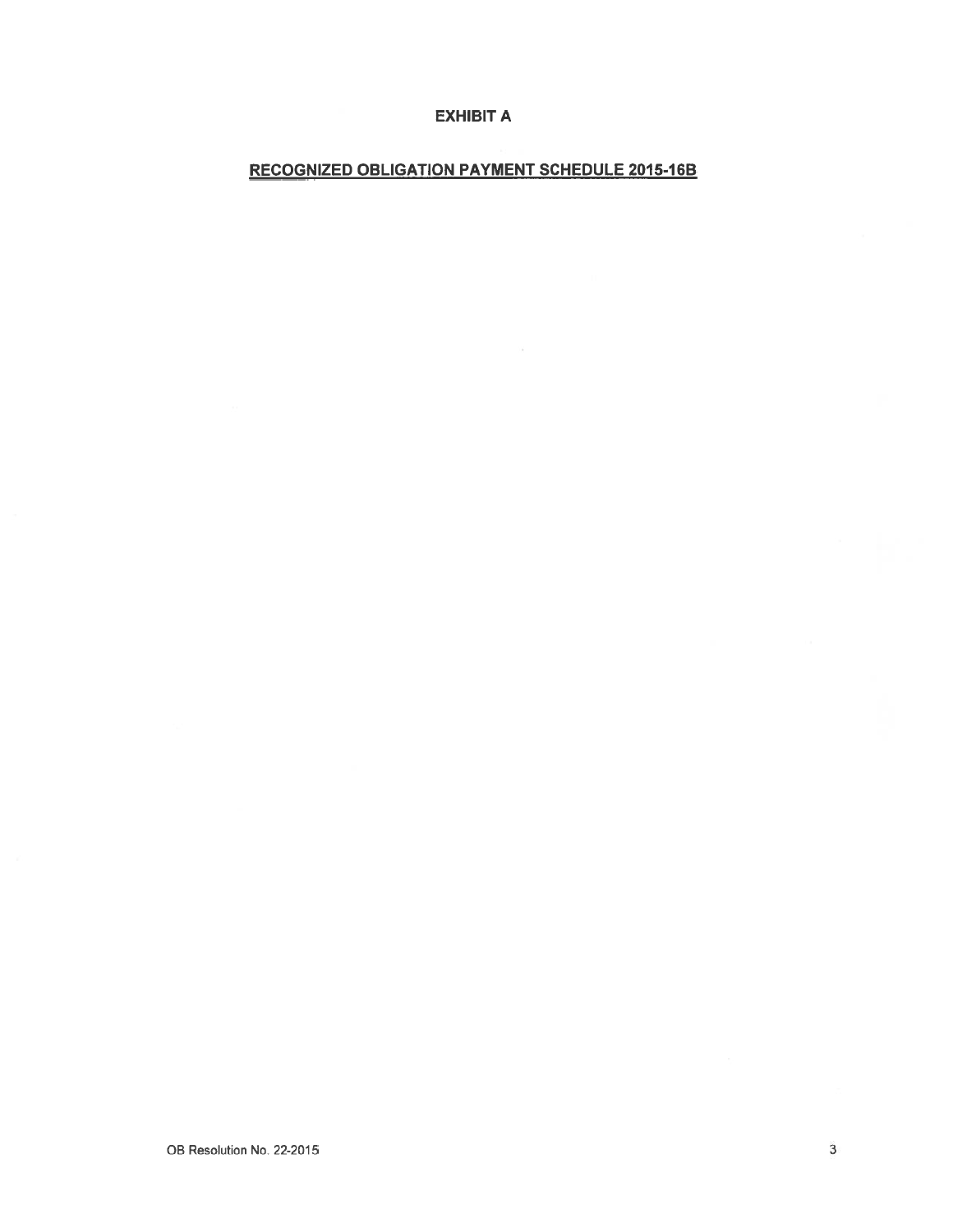

**CITY OF BARSTOW SUCCESSOR AGENCY OVERSIGHT BOARD (FORMER BARSTOW REDEVELOPMENT AGENCY) CITY COUNCIL CHAMBERS 220 EAST MOUNTAIN VIEW STREET BARSTOW, CA 92311**

**SEPTEMBER 28, 2015 4:00 PM (HANDICAPPED ACCESSIBLE)**

# **AGENDA**

## *SPECIAL MEETING*



## **COUNCILMEMBERS**

Timothy Silva Merrill Gracey Richard Harpole Carmen Hernandez

**ELECTED CITY CLERK** JoAnne V. Cousino

#### **ELECTED CITY TREASURER** Michael Lewis

#### **PLANNING COMMISSIONERS**

Bob Clemmer Marylin Dyer Kruse Beatrice Lint James Noble Andrew Ziemer

#### **BARSTOW FIRE PROTECTION DISTRICT**

*A Subsidiary District of the City of Barstow* Carmen Hernandez Richard Harpole Merrill Gracey Julie Hackbarth-McIntyre Timothy Silva

**PARTICIPATION IS INVITED:** *IF YOU WISH TO BE HEARD ON ANY ITEM ON THE AGENDA INCLUDING ANY ITEM ON THE CONSENT CALENDAR, PLEASE SO INDICATE BY FILLING OUT A "REQUEST TO SPEAK" FORM AND HAND TO THE CITY CLERK. IF SPECIAL ACCOMMODATIONS ARE REQUIRED, 48 HOURS NOTICE MUST BE GIVEN TO THE CITY CLERK.*

#### **CALL TO ORDER:**

#### **PLEDGE OF ALLEGIANCE:**

#### **ROLL CALL:**

- *Board Member Margaret Carter*
- *Board Member Wael Elatar*
- *Board Member Jeanette Hayhurst*
- *Board Member George Walters*
- *Board Member Charles C. Mitchell*
- *Vice Chair Gloria Darling*
- *Chair Julie Hackbarth-McIntyre*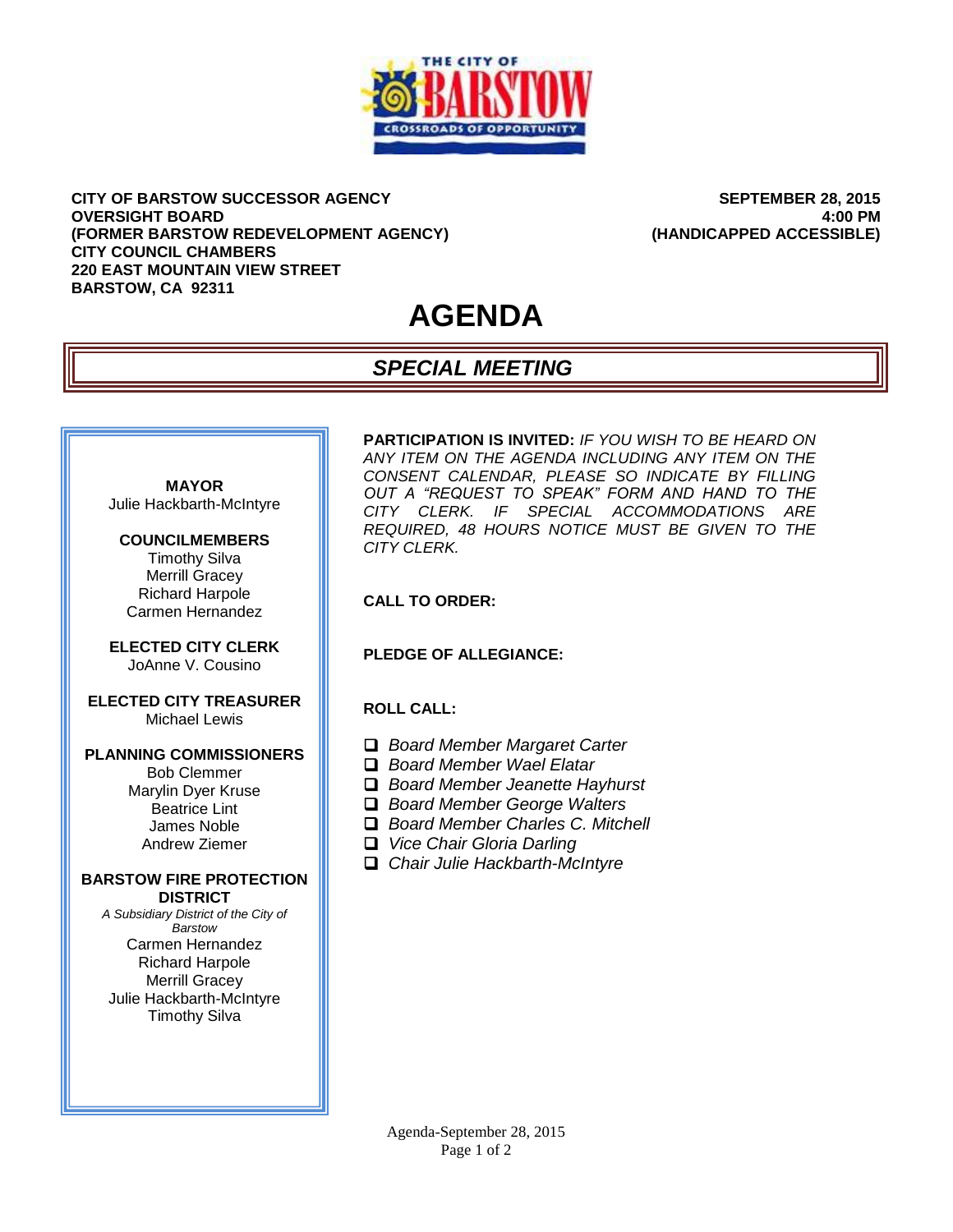*PUBLIC COMMENT: THIS IS THE TIME AND PLACE FOR THE GENERAL PUBLIC TO ADDRESS THE GOVERNING BOARD ON MATTERS WITHIN ITS JURISDICTION. STATE LAW PROHIBITS THE GOVERNING BOARD FROM ADDRESSING ANY ISSUE NOT PREVIOUSLY INCLUDED ON THE AGENDA. THE GOVERNING BOARD MAY RECEIVE COMMENT AND SET THE MATTER FOR A SUBSEQUENT MEETING. PLEASE LIMIT YOUR COMMENTS TO THREE MINUTES.*

*REVIEW AND APPROVAL OF AGENDA: THIS IS THE TIME FOR MEMBERS OF THE GOVERNING BOARD TO CALL FOR REARRANGING THE ORDER OF THE AGENDA; ADDING ITEMS TO OR REMOVING ITEMS FROM THE AGENDA; OR REMOVING ITEMS FROM THE CONSENT CALENDAR FOR DISCUSSION AND/OR SEPARATE ACTION.*

#### *COMMENTS FROM THE FINANCE DIRECTOR:*

#### *BUSINESS ACTION:*

- **1. CONFIRMATION OF THE APPROVAL BY THE OVERSIGHT BOARD OF THE JANAURY 1 TO JUNE 30, 2016 RECOGNIZED OBLIGATION PAYMENT SCHEDULE (ROPS 2015-16B) ADMINISTRATIVE BUDGET Recommended Action:** Approve Resolution No: \_\_\_\_-15 - Approving the ROPS 2015-16B Administrative Budget
- **2. APPROVAL BY THE OVERSIGHT BOARD OF THE JANUARY 1 TO JUNE 30, 2016 RECOGNIZED OBLIGATION PAYMENT SCHEDULE (ROPS 2015-16B) Recommended Action:**

Approve Resolution No. \_\_\_\_-15 approving the Successor Agency's Recognized Obligation Payment Schedule for the period of January 1, 2015 to June 30, 2016

#### *COMMENTS FROM BOARD MEMBERS:*

#### *AGENDA/DISCUSSION ITEMS FOR NEXT MEETING:*

#### *ADJOURN:*

*Individuals electing to later challenge any items listed herein will be limited to addressing only those issues raised at any public hearing or in written correspondence received by the Governing Board prior to the meeting.*

*Materials related to an item on this Agenda submitted to the Governing Board after distribution of the agenda packet area available for public inspection in the City Clerk's Office at 220 East Mountain View Ste. A, Barstow, CA 92311 during normal business hours.*

*The City of Barstow, in complying with the Americans with Disabilities Act (ADA), requests individuals who require special accommodations to access, attend and/or participate in the City meeting due to disability, to please contact the City Clerk's Office (760) 255-5122, at least one business day prior to the scheduled meeting to ensure that we may assist you.*

*I hereby certify, UNDER PENALTY OF PERJURY that this agenda has been posted 72 hours prior to the stated meeting in a place accessible to the public.*

*Posted on the 25th day of September, 2015.*

*Approved:*

JoAnne Cousino, CITY CLERK/SECRETARY

Agenda-September 28, 2015 Page 2 of 2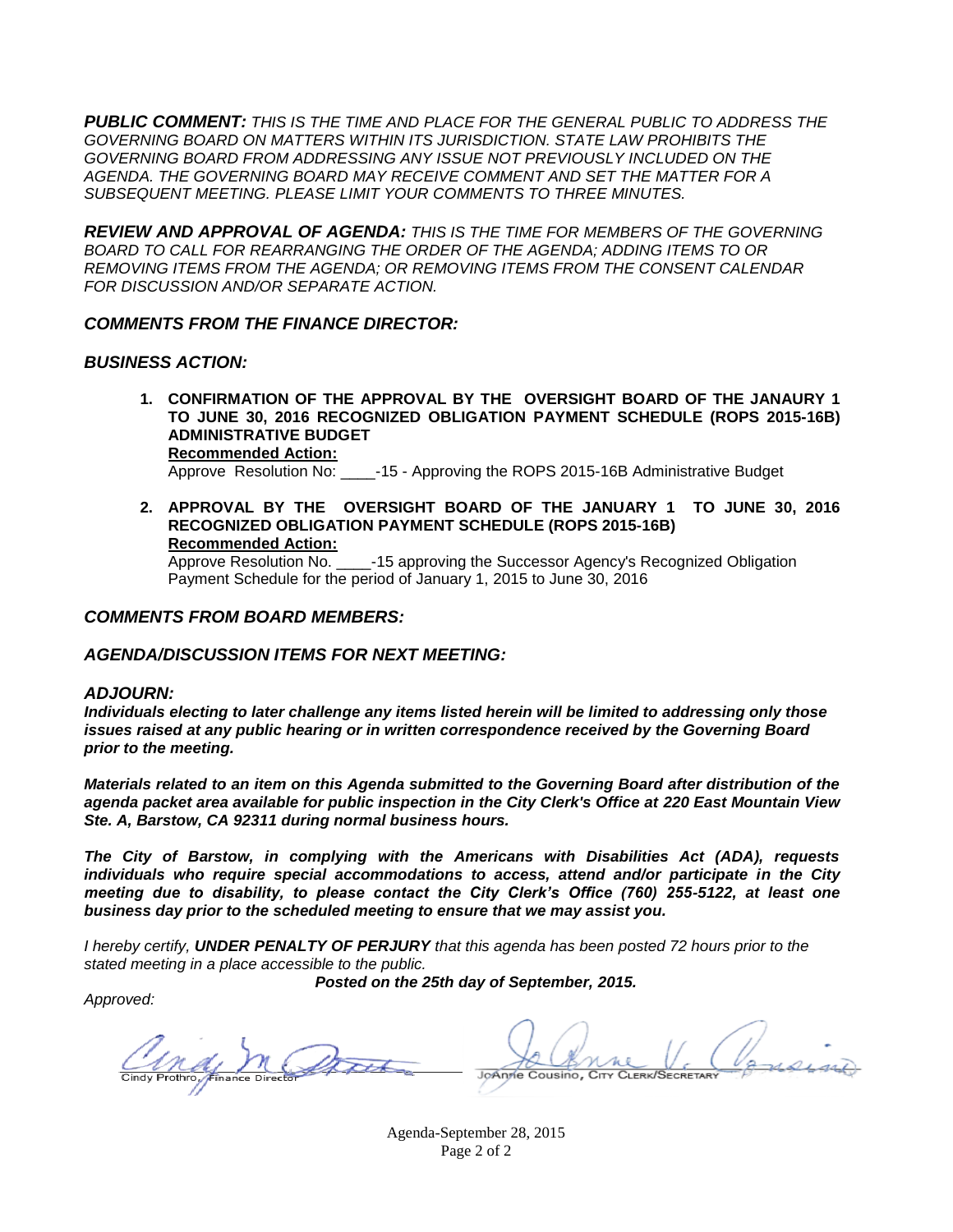

**Special Meeting 09/28/15 04:00:PM Finance Cindy Prothro Other Doc ID: 2352**

## **AGENDA ITEM**

## **AGENDA MATTER:**

**CONFIRMATION OF THE APPROVAL BY THE OVERSIGHT BOARD OF THE JANAURY 1 TO JUNE 30, 2016 RECOGNIZED OBLIGATION PAYMENT SCHEDULE (ROPS 2015-16B) ADMINISTRATIVE BUDGET**

## **EXECUTIVE SUMMARY:**

Per AB 1484, the Oversight Board must confirm its approval of the Recognized Obligation Payment Schedule Administrative Budget. Based on the size of the former redevelopment agency, the Successor Agency is eligible to receive \$250,000 annually for administrative costs.

## **DISCUSSION:**

The Successor Agency is claiming \$125,000 for FY 2015-16B (January-June 2016).

Attached are 1)Exhibit A, the Administrative Budget for FY 2015-16, and

2) Resolution No. \_\_\_\_\_\_-Confirming the Approval of the ROPS 2015-16B

Administrative Budget

## **FISCAL IMPACT:**

None; all former Redevelopment Agency Funds are considered to be held in "trust", therefore there is no fiscal impact.

#### **RECOMMENDED ACTION:**

Approve Resolution No: \_\_\_\_-15 - Approving the ROPS 2015-16B Administrative Budget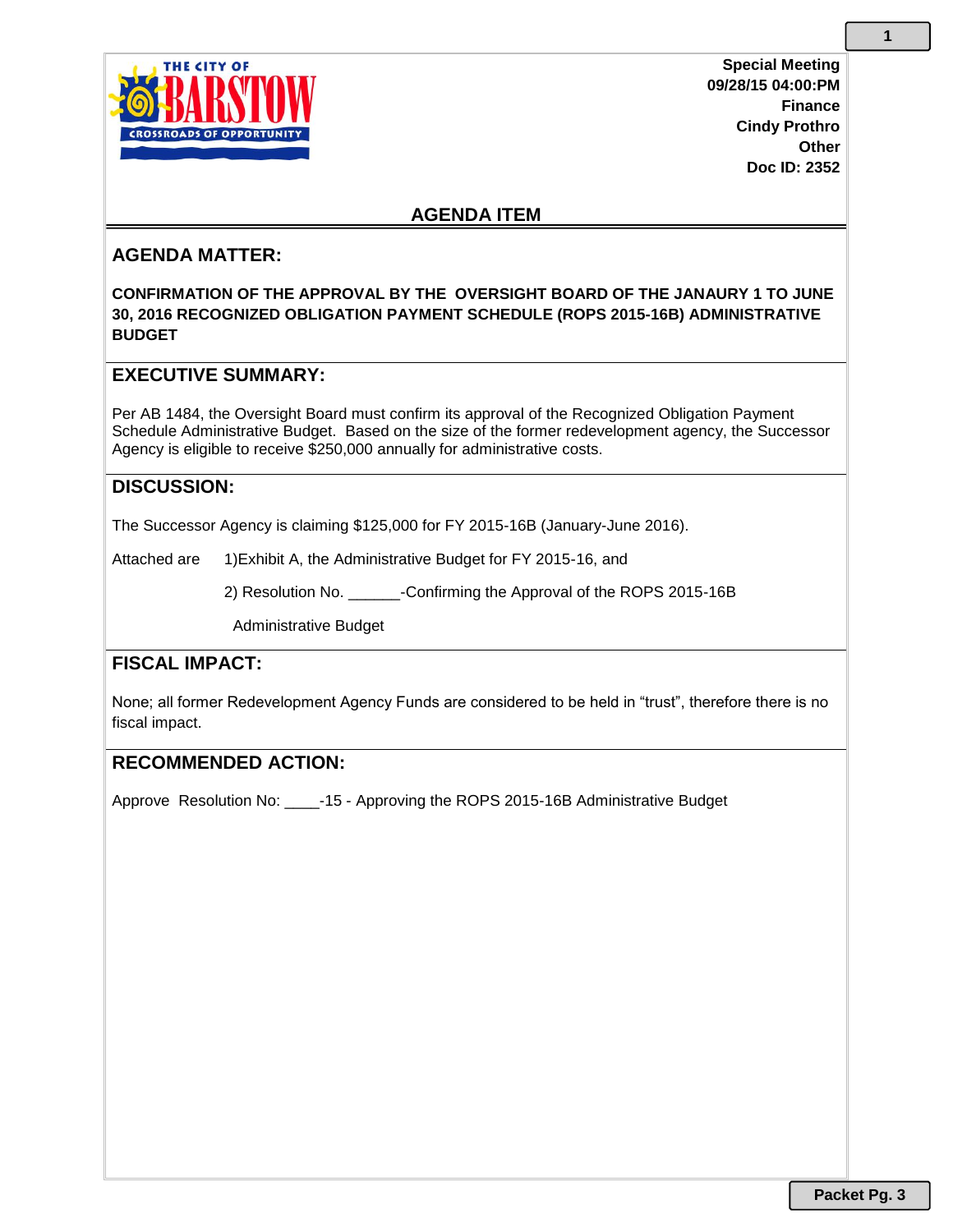#### **RESOLUTION NO. \_\_\_\_\_**

**A RESOLUTION OF THE OVERSIGHT BOARD FOR THE SUCCESSOR AGENCY TO THE FORMER REDEVELOPMENT AGENCY OF THE CITY OF BARSTOW, APPROVING THE SUCCESSOR AGENCY'S ADMINISTRATIVE BUDGET FOR THE RECOGNIZED OBLIGATION PAYMENT SCHEDULE FOR THE PERIOD OF JANUARY 1, 2016 TO JUNE 30, 2016 PURSUANT TO HEALTH AND SAFETY CODE SECTION 34177**

**WHEREAS,** pursuant to Health and Safety Code Section 34173(d), the City of Barstow ("Successor Agency") elected to become the Successor Agency to the Redevelopment Agency of the City of Barstow by Resolution No.4653-2012 on January 17, 2012; and

**WHEREAS,** Health and Safety Code Section 34179(e) requires all actions taken by the Oversight Board shall be adopted by resolution; and

**WHEREAS,** in accordance with Health and Safety Code Section 34177(m)(1) the Oversight Board adopted Resolution No.requires that the Successor Agency complete the Recognized Obligation Payment Schedule in the format and manner provided by the Department of Finance; and

**WHEREAS**, Health and Safety Code Section 34177(m) requires the Successor Agency to submit the ROPS to the Successor Agency's Oversight Board for its approval, and upon such approval, the Successor Agency is required to submit a copy of the approved ROPS ("Approved ROPS") to the San Bernardino County Auditor-Controller, the California State Controller, and the State of California Department of Finance, and post the Approved ROPS on the Successor Agency's website no fewer than 90 days before the date of the property tax distribution; and

**WHEREAS,** all other legal prerequisites to the adoption of this Resolution have occurred.

## **NOW, THEREFORE, THE OVERSIGHT BOARD FOR THE SUCCESSOR AGENCY TO THE FORMER REDEVELOPMENT AGENCY OF THE CITY OF BARSTOW, DOES HEREBY RESOLVE AS FOLLOWS:**

**Section 1. Recitals.** The Recitals set forth above are true and correct and are incorporated into this Resolution by this reference.

**Section 2. CEQA Compliance.** The approval of the ROPS through this Resolution does not commit the Oversight Board to any action that may have a significant effect on the environment. As a result, such action does not constitute a project subject to the requirements of the California Environmental Quality Act.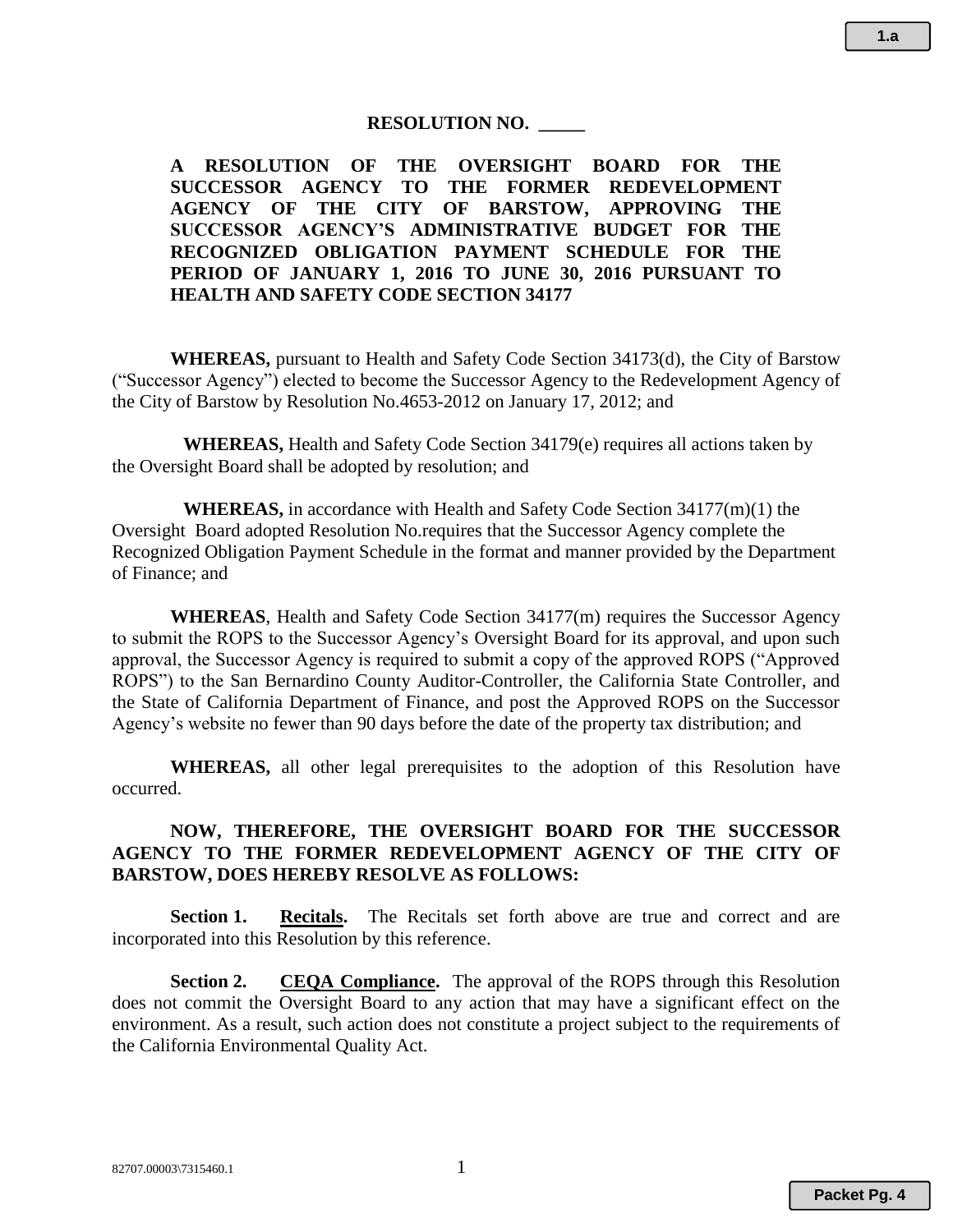**Section 3. Approval of ROPS 2015-16B Administrative Budget.** The Oversight Board hereby approves ROPS 2015-16B Administrative Budget, in substantially the form attached to this Resolution as Exhibit A, as required by Health and Safety Code Section 34177.

**Section 4. Transmittal of the ROPS Administrative Budget.** The City Manager is hereby authorized and directed to take any action necessary to carry out the purposes of this Resolution and comply with applicable law regarding the approved ROPS Administrative Budget, including submitting the approved ROPS Administrative Budget to the San Bernardino County Auditor-Controller, the California State Controller, and the State of California Department of Finance, and posting the Approved ROPS on the Successor Agency's website.

**Section 5. Effectiveness.** This Resolution shall take effect five business days after adoption, pending review by the Department of Finance.

**PASSED, APPROVED AND ADOPTED** this 28<sup>th</sup> day of September 2015 by the following vote:

AYES:

NOES:

ABSTAIN:

ABSENT:

Chairperson

\_\_\_\_\_\_\_\_\_\_\_\_\_\_\_\_\_\_\_\_\_\_\_\_\_\_\_\_\_\_\_\_

ATTEST:

City Clerk

\_\_\_\_\_\_\_\_\_\_\_\_\_\_\_\_\_\_\_\_\_\_\_\_\_\_\_\_\_\_\_\_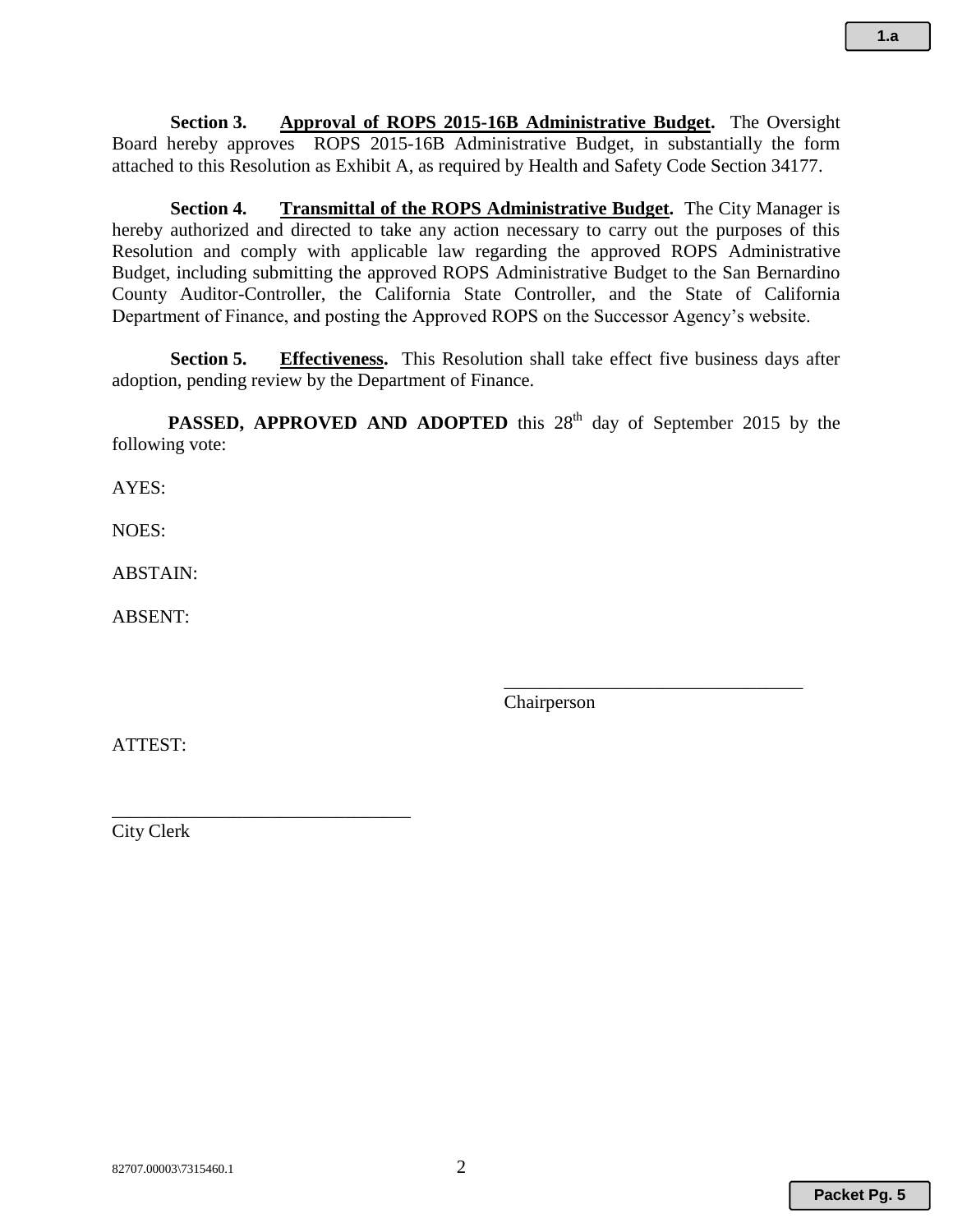## **EXHIBIT A**

## **RECOGNIZED OBLIGATION PAYMENT SCHEDULE 2015-16B ADMINISTRATIVE BUDGET**

**1.a**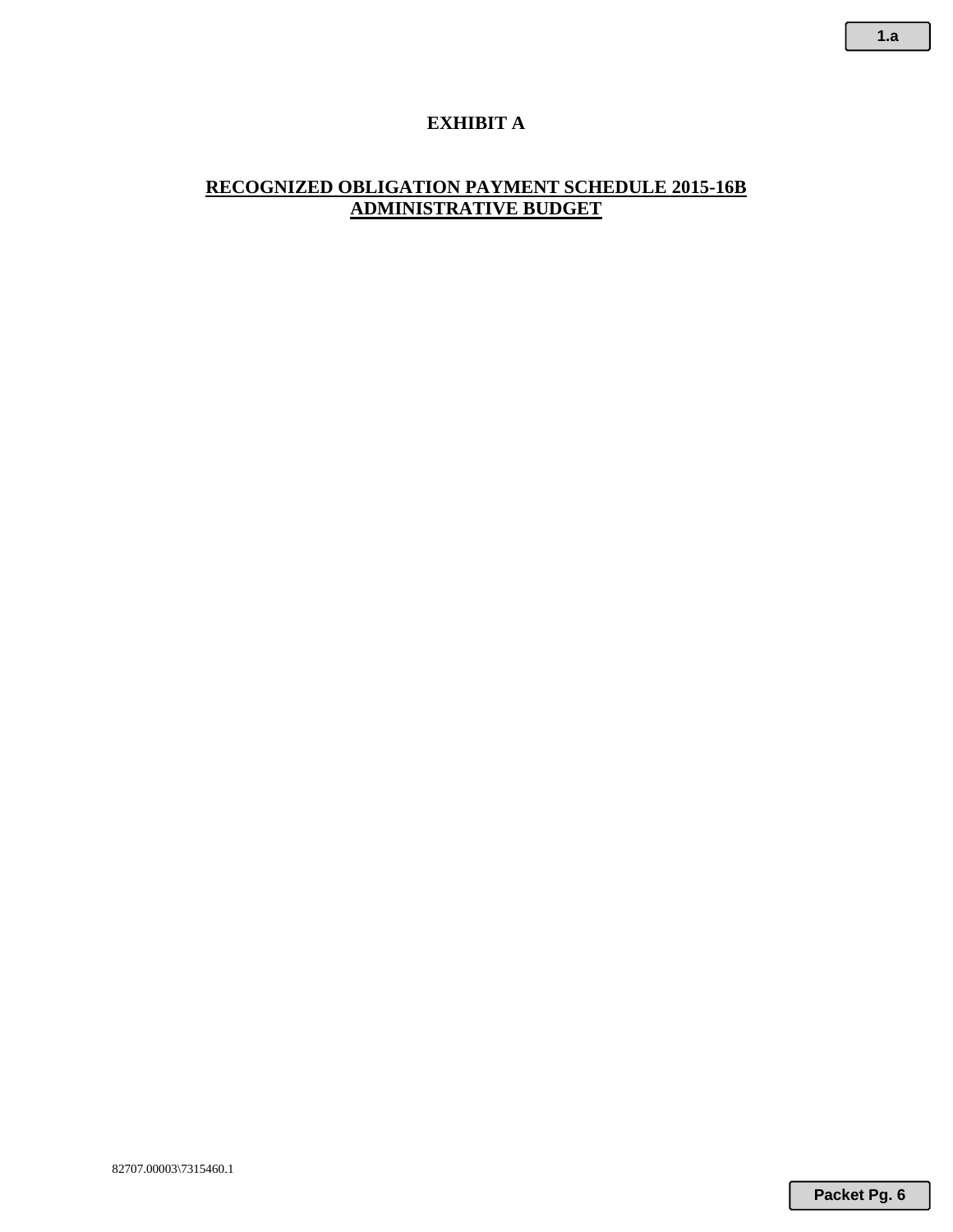## **SUCCESSOR AGENCY TO THE FORMER CITY OF BARSTOW REDEVELOPMENT AGENCY ADMINISTRATIVE BUDGET JANUARY 1 ‐ JUNE 30, 2016**

## **Annual Budget**

Personnel (Salary and Benefits)

| <b>City Manager</b>                         | \$<br>27,183 |      |         |
|---------------------------------------------|--------------|------|---------|
| <b>Assistant City Manager</b>               | \$<br>20,241 |      |         |
| Economic Development Manager                | \$<br>15,645 |      |         |
| Economic Development Administrator          | \$<br>19,503 |      |         |
| Project Coordinator                         | \$<br>13,006 |      |         |
| <b>Finance Director</b>                     | \$<br>40,414 |      |         |
| <b>Asst Finance Director</b>                | \$<br>16,843 |      |         |
| <b>Asst City Clerk</b>                      | \$<br>5,238  |      |         |
|                                             |              | \$   | 158,073 |
| <b>Operations and Maintenance</b>           |              |      |         |
| <b>General Costs</b>                        |              |      |         |
| Consultants (Legal, Acctg & Technical)      | \$<br>69,800 | - \$ | 69,800  |
| <b>Indirect Cost Allocation</b>             |              | \$   | 22,787  |
|                                             |              |      |         |
| <b>Total FY 15-16 Administrative Budget</b> |              | \$   | 250,660 |
|                                             |              |      |         |
| <b>Amount Requested for ROPS 15-16B</b>     |              |      | 125,000 |
|                                             |              |      |         |
| <b>Annual Allocation</b>                    |              |      | 250,000 |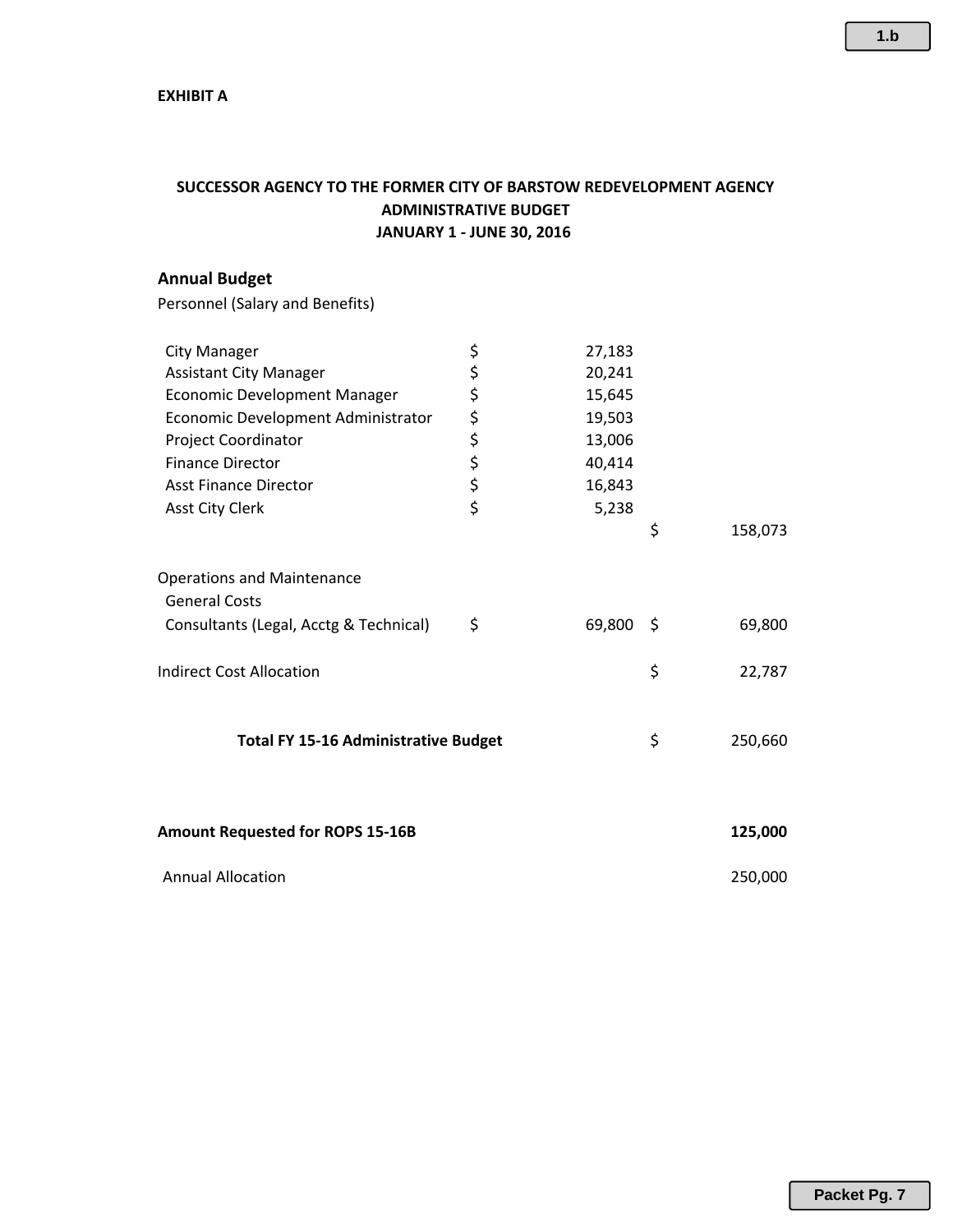

**Special Meeting 09/28/15 04:00:PM Finance Cindy Prothro Other Doc ID: 2353**

## **AGENDA ITEM**

## **AGENDA MATTER:**

### **APPROVAL BY THE OVERSIGHT BOARD OF THE JANUARY 1 TO JUNE 30, 2016 RECOGNIZED OBLIGATION PAYMENT SCHEDULE (ROPS 2015-16B)**

## **EXECUTIVE SUMMARY:**

Per AB 1484, the Successor Agency must approve the Recognized Obligation Payment Schedule prior to its submittal to the Oversight Board; the attached ROPS was approved by the Successor Agency on September 21, 2015. Resolution No. \_\_\_\_\_-15 and ROPS 2015-16B, covering the period from January 1, to June 30, 2016 totaling \$607,115, are attached for review and approval.

## **DISCUSSION:**

AB1484 requires the Successor Agency to approve the attached Recognized Obligation Payment Schedule (ROPS 2014-15B) prior to its submittal to the Oversight Board.

The total debt obligation for January - June 2016 of \$607,115 is funded as follows:

| Carryforward - Unexpended from ROPS 14-15A           | 5.271      |
|------------------------------------------------------|------------|
| Former Barstow Redevelopment Agency's Tax Increment. | 601,844    |
| Total                                                | \$ 607,115 |

In January 2016, with the approval of the Oversight Board, the California Department of Finance and the San Bernardino County Auditor-Controller, the Auditor-Controller will remit to the Successor Agency the available tax increment collected to pay for the approved recognized obligations. The residual balance will be distributed to the taxing entities.

## **FISCAL IMPACT:**

None; all former Redevelopment Agency Funds are considered to be held in "trust", therefore there is no fiscal impact.

## **RECOMMENDED ACTION:**

Approve Resolution No.  $\qquad -15$  approving the Successor Agency's Recognized Obligation Payment Schedule for the period of January 1, 2015 to June 30, 2016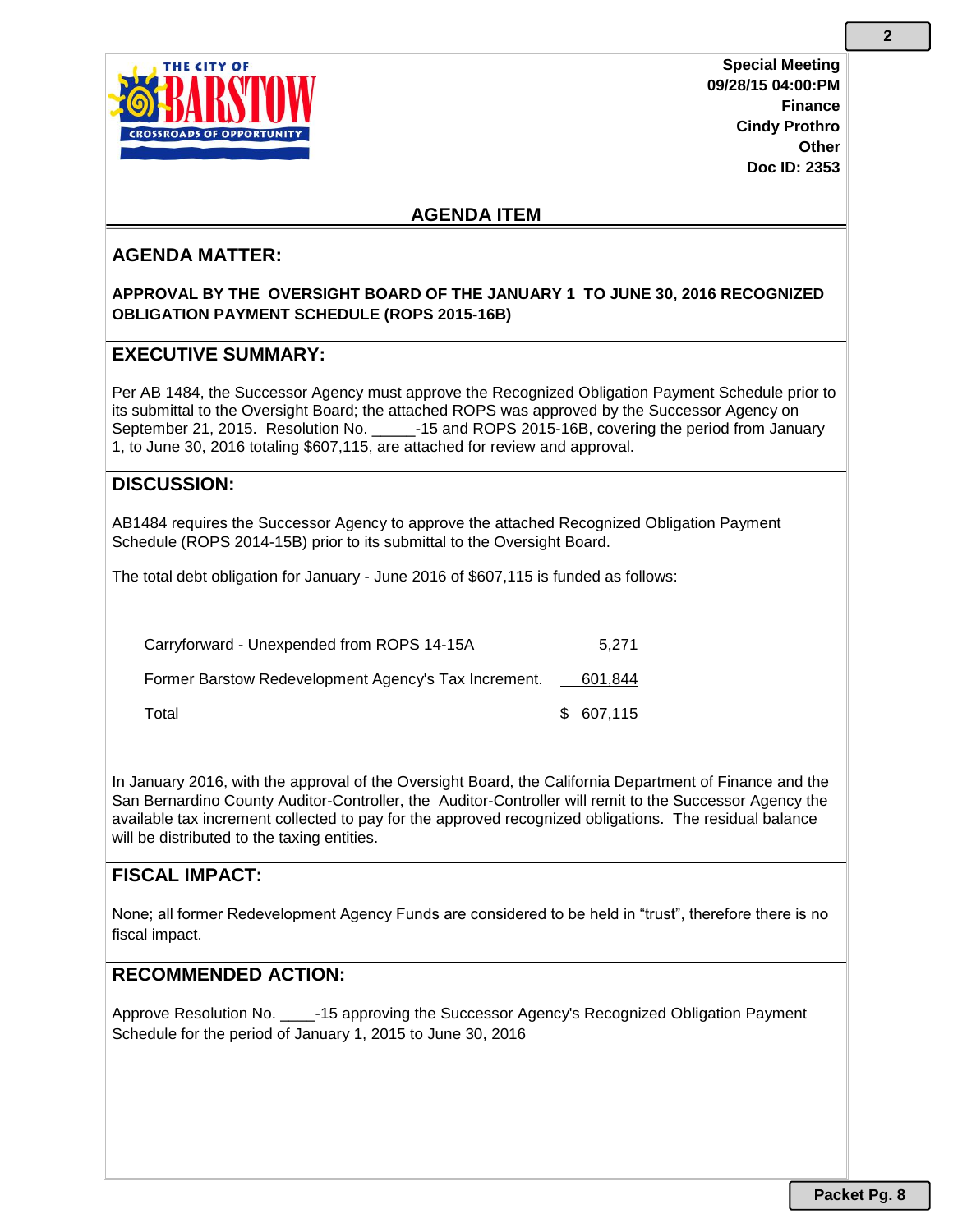**Special Meeting 09/28/15 04:00:PM Finance Cindy Prothro Other Doc ID: 2353**



## **AGENDA ITEM**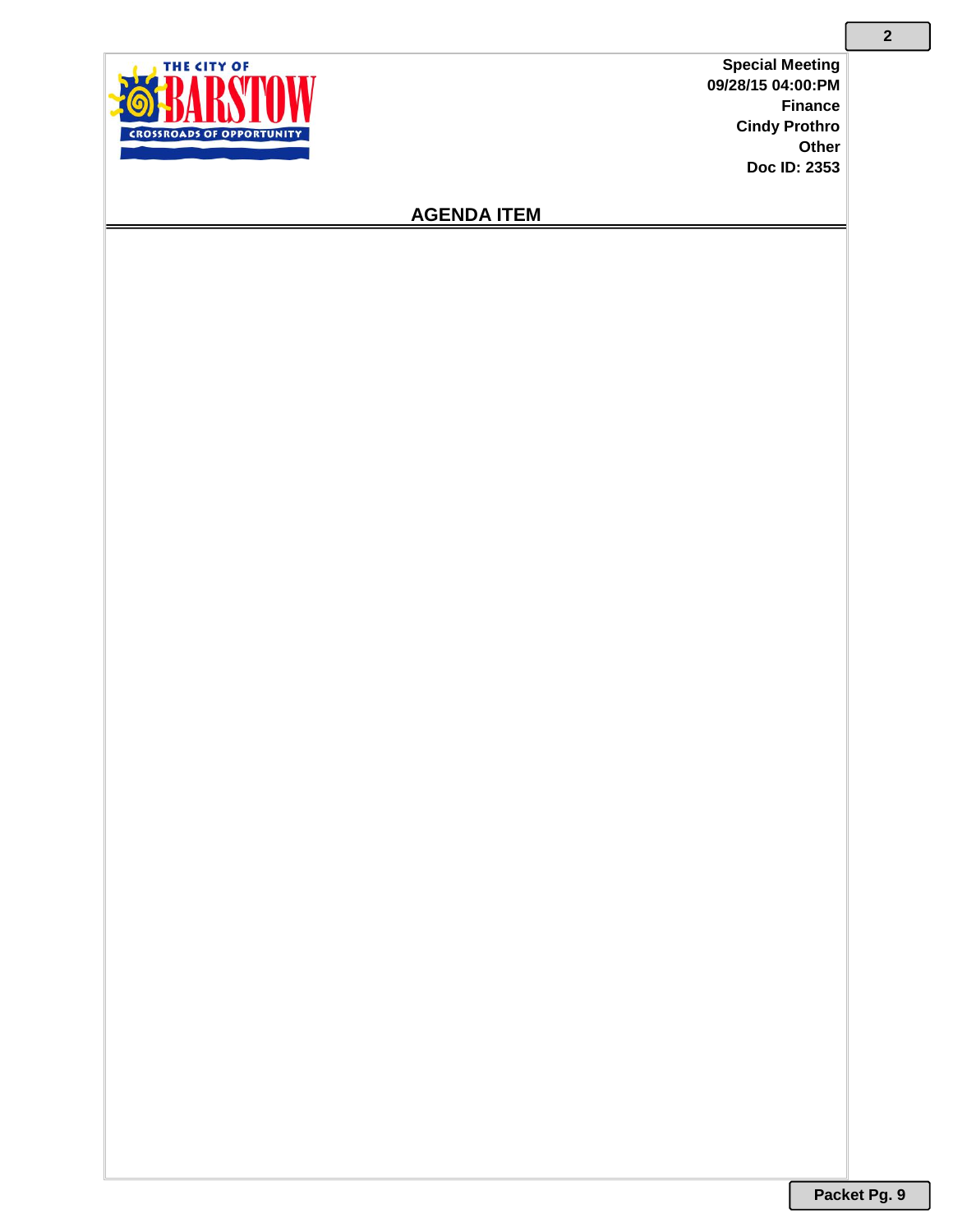|                                                                 | <b>Current Period Requested Funding for Outstanding Debt or Obligation</b>                                   |              |                   | <b>Six-Month Total</b> |  |  |  |  |
|-----------------------------------------------------------------|--------------------------------------------------------------------------------------------------------------|--------------|-------------------|------------------------|--|--|--|--|
|                                                                 | Enforceable Obligations Funded with Non-Redevelopment Property Tax Trust Fund (RPTTF) Funding                |              |                   |                        |  |  |  |  |
| A                                                               | Sources (B+C+D):                                                                                             |              | \$                | 70,000                 |  |  |  |  |
| B                                                               | <b>Bond Proceeds Funding (ROPS Detail)</b>                                                                   |              |                   |                        |  |  |  |  |
| C                                                               | Reserve Balance Funding (ROPS Detail)                                                                        |              |                   |                        |  |  |  |  |
| D                                                               | Other Funding (ROPS Detail)                                                                                  |              |                   | 70,000                 |  |  |  |  |
| Е                                                               | Enforceable Obligations Funded with RPTTF Funding (F+G):                                                     |              | \$                | 607,115                |  |  |  |  |
| F                                                               | Non-Administrative Costs (ROPS Detail)                                                                       |              |                   | 482,115                |  |  |  |  |
| G                                                               | Administrative Costs (ROPS Detail)                                                                           |              |                   | 125,000                |  |  |  |  |
| H                                                               | Total Current Period Enforceable Obligations (A+E):                                                          |              | \$                | 677,115                |  |  |  |  |
|                                                                 |                                                                                                              |              |                   |                        |  |  |  |  |
|                                                                 | Successor Agency Self-Reported Prior Period Adjustment to Current Period RPTTF Requested Funding             |              |                   |                        |  |  |  |  |
|                                                                 | Enforceable Obligations funded with RPTTF (E):                                                               |              | 607,115           |                        |  |  |  |  |
| J                                                               | Less Prior Period Adjustment (Report of Prior Period Adjustments Column S)                                   |              |                   | (5,271)                |  |  |  |  |
| K                                                               | Adjusted Current Period RPTTF Requested Funding (I-J)                                                        |              | $\boldsymbol{\$}$ | 601,844                |  |  |  |  |
|                                                                 | County Auditor Controller Reported Prior Period Adjustment to Current Period RPTTF Requested Funding         |              |                   |                        |  |  |  |  |
| L                                                               | Enforceable Obligations funded with RPTTF (E):                                                               |              |                   | 607,115                |  |  |  |  |
| M                                                               | Less Prior Period Adjustment (Report of Prior Period Adjustments Column AA)                                  |              |                   |                        |  |  |  |  |
| N                                                               | <b>Adjusted Current Period RPTTF Requested Funding (L-M)</b>                                                 |              |                   |                        |  |  |  |  |
|                                                                 |                                                                                                              |              |                   |                        |  |  |  |  |
|                                                                 | Certification of Oversight Board Chairman:<br>Pursuant to Section 34177 (m) of the Health and Safety code, I |              |                   |                        |  |  |  |  |
| hereby certify that the above is a true and accurate Recognized |                                                                                                              | <b>Title</b> |                   |                        |  |  |  |  |
|                                                                 | Obligation Payment Schedule for the above named agency.                                                      | /s/          |                   |                        |  |  |  |  |
|                                                                 |                                                                                                              | Signature    |                   | Date                   |  |  |  |  |

#### **Recognized Obligation Payment Schedule (ROPS 15-16B) - Summary**

Filed for the January 1, 2016 through June 30, 2016 Period

| <b>Name of Successor Agency:</b> | Barstow        |  |  |  |  |  |  |
|----------------------------------|----------------|--|--|--|--|--|--|
| <b>Name of County:</b>           | San Bernardino |  |  |  |  |  |  |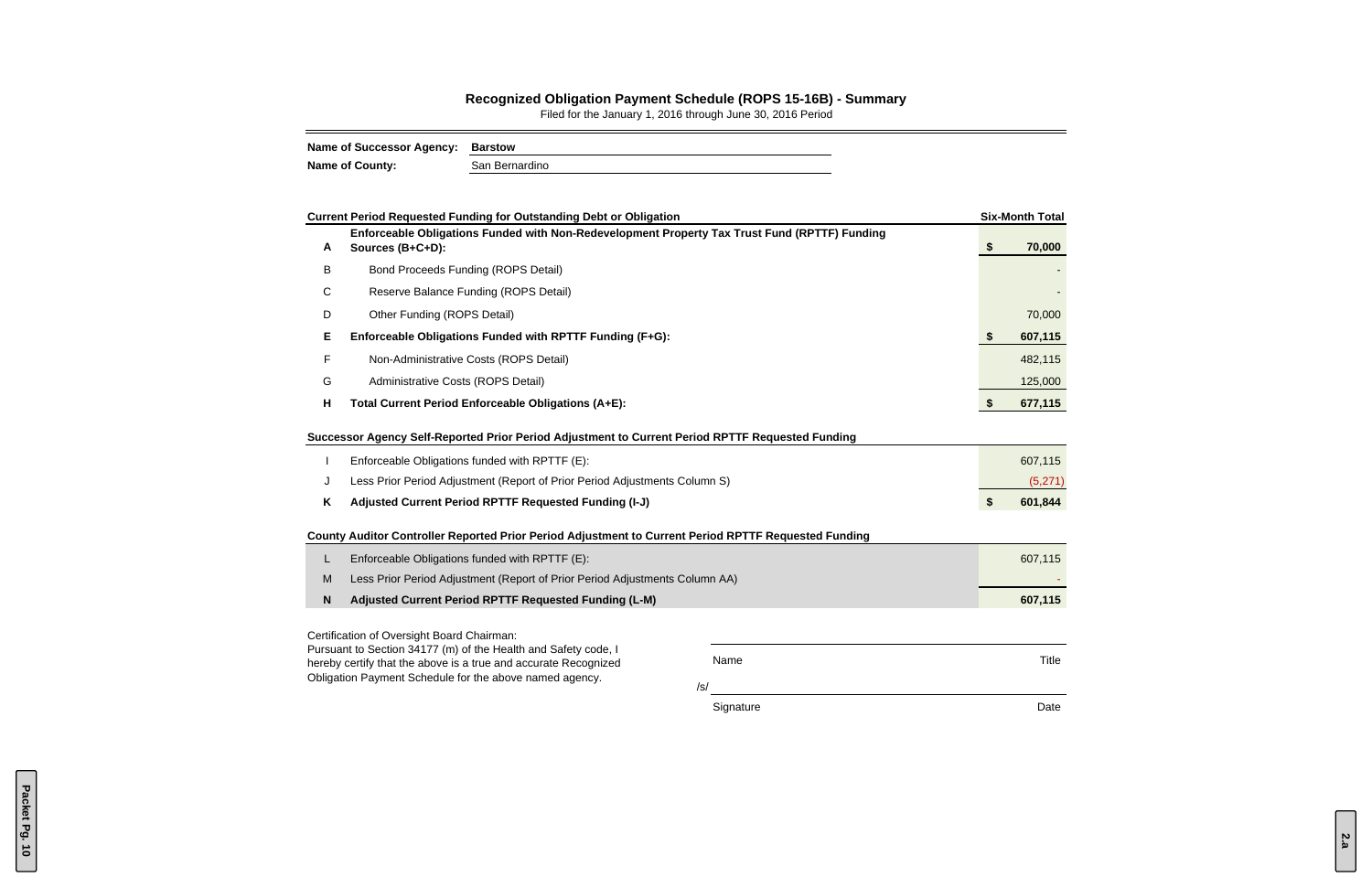|                   |                                                                                                      |                                |                       |                         |                                                 | Barstow Recognized Obligation Payment Schedule (ROPS 15-16B) - ROPS Detail<br>January 1, 2016 through June 30, 2016<br>(Report Amounts in Whole Dollars) |                  |                                 |         |                                                          |                                    |                            |                       |                               |
|-------------------|------------------------------------------------------------------------------------------------------|--------------------------------|-----------------------|-------------------------|-------------------------------------------------|----------------------------------------------------------------------------------------------------------------------------------------------------------|------------------|---------------------------------|---------|----------------------------------------------------------|------------------------------------|----------------------------|-----------------------|-------------------------------|
|                   |                                                                                                      |                                |                       |                         |                                                 |                                                                                                                                                          |                  |                                 |         |                                                          |                                    |                            |                       |                               |
| A                 | B                                                                                                    | C                              | D                     | E                       | F.                                              | G                                                                                                                                                        | H                | - 1                             | J       | K                                                        | M                                  | $\mathsf{N}$               | $\mathbf{o}$          | P                             |
|                   |                                                                                                      |                                |                       |                         |                                                 |                                                                                                                                                          |                  |                                 |         |                                                          |                                    |                            |                       |                               |
|                   |                                                                                                      |                                |                       |                         |                                                 |                                                                                                                                                          |                  |                                 |         |                                                          | <b>Funding Source</b>              |                            |                       |                               |
|                   |                                                                                                      |                                |                       |                         |                                                 |                                                                                                                                                          |                  |                                 |         | Non-Redevelopment Property Tax Trust Fund<br>(Non-RPTTF) |                                    | <b>RPTTF</b>               |                       |                               |
|                   |                                                                                                      |                                | Contract/Agreement    | Contract/Agreement      |                                                 |                                                                                                                                                          |                  | <b>Total Outstanding</b>        |         |                                                          |                                    |                            |                       |                               |
| Item#             | Project Name / Debt Obligation                                                                       | <b>Obligation Type</b>         | <b>Execution Date</b> | <b>Termination Date</b> | Payee                                           | <b>Description/Project Scope</b>                                                                                                                         | Project Area     | Debt or Obligation<br>7,640,656 | Retired | Bond Proceeds   Reserve Balance<br>$\sqrt{S}$            | Other Funds<br>$70,000$ \$<br>l \$ | Non-Admin<br>$482,115$ \\$ | Admin<br>$125,000$ \$ | Six-Month Total<br>677,115    |
|                   | 1 2004 Tax Allocation Bonds                                                                          | Bonds Issued On or             | 7/1/2004              | 9/1/2022                | <b>US Bank</b>                                  | Bonds Issued to Partially ref. 1994                                                                                                                      | RR <sub>06</sub> | 5,992,610                       | N       |                                                          |                                    | 111,090                    |                       | 111,090<br>$\mathbf{\hat{s}}$ |
|                   | 8 Retiree Health Payments - Est Pmts Unfunded Liabilities                                            |                                | 11/19/2012            | 6/30/2015               | CalPERS                                         | Retiree Health Payments                                                                                                                                  | RR <sub>06</sub> | 4,000                           | N       |                                                          |                                    | 4,000                      |                       | 4,000<br>$\sqrt{3}$           |
|                   | 9 City Loan to Construct Pool Reserve City/County Loans                                              | On or Before 6/27/11           | 10/17/1975            | 12/1/2018               | City of Barstow                                 | Repayment of Swimming Pool Loan as RR06<br>amended 9/2001 Pd12/11                                                                                        |                  | 1,368,021                       | N       |                                                          |                                    | 286,000                    |                       | 286,000<br>$\mathbf{\hat{S}}$ |
|                   | 13 Deferred Housing Set-Aside                                                                        | SERAF/ERAF                     | 6/18/2005             | 7/14/2005               | <b>LMIHF</b>                                    | Deferred Set-Aside Due per 1996 Agmt RR06<br>$w$ / HCD                                                                                                   |                  |                                 | N       |                                                          |                                    |                            |                       | $\mathfrak{S}$                |
|                   | 14 1994/2004 Trustee Fees                                                                            | Fees                           | 5/1/1994              | 9/1/2022                | US Bank                                         | <b>Trustee Fees</b>                                                                                                                                      | RR <sub>06</sub> | 4,200                           | N       |                                                          |                                    | 4,200                      |                       | 4,200<br>\$                   |
|                   | 15 Administrative Allowance                                                                          | <b>Admin Costs</b>             | 6/28/2011             | 12/31/2022              | City of Barstow                                 | <b>ADMIN</b>                                                                                                                                             |                  | 125,000                         | N       |                                                          |                                    |                            | $125,000$ \$          | 125,000                       |
|                   | 17 Bond Disclosure Reporting                                                                         | Fees                           | 9/30/2012             | 9/30/2015               | <b>Urban Futures</b>                            | Bond Disclosure for Tax Allocation<br><b>Bonds</b>                                                                                                       | RR <sub>06</sub> | 1,175                           | N       |                                                          |                                    | 1,175                      |                       | 1,175<br>\$                   |
|                   | 19 Marketing and Realty Services to sell Property Dispositions 9/8/2015<br>propoerty listed on LRPMP |                                |                       | 9/7/2017                | Kosmont Realty Corporation Realty and Marketing |                                                                                                                                                          | <b>RR06</b>      | 100,000                         | N.      |                                                          | 59,000                             | 41,000                     |                       | 100,000<br>-\$                |
|                   | 20 Land Appraisals                                                                                   | Property Dispositions 1/1/2016 |                       | 6/30/2016               | Various                                         | Land Appraisals for land listed in<br><b>LRPMP</b>                                                                                                       | RR <sub>06</sub> | 29,500                          | N       |                                                          |                                    | 29,500                     |                       | 29,500<br>$\mathfrak{L}$      |
|                   | 21 Escrow Fees                                                                                       | Property Dispositions 1/1/2016 |                       | 6/30/2016               | Various                                         | Escrow Fees for land listed in LRPMP                                                                                                                     | <b>RR06</b>      | 11,000                          | N       |                                                          | 11,000                             |                            |                       | 11,000<br>\$                  |
|                   | 22 Title Fees & Reports                                                                              | Property Dispositions 1/1/2016 |                       | 6/30/2016               | Various                                         | Title Fees & Reports for land listed in<br><b>LRPMP</b>                                                                                                  | <b>RR06</b>      | 5,150                           | N       |                                                          |                                    | 5,150                      |                       | 5,150<br>- \$                 |
| 23                |                                                                                                      |                                |                       |                         |                                                 |                                                                                                                                                          |                  |                                 | N       |                                                          |                                    |                            |                       | \$                            |
| 24                |                                                                                                      |                                |                       |                         |                                                 |                                                                                                                                                          |                  |                                 | N       |                                                          |                                    |                            |                       | $\mathfrak{S}$                |
| 25                |                                                                                                      |                                |                       |                         |                                                 |                                                                                                                                                          |                  |                                 | N       |                                                          |                                    |                            |                       | $\mathbb{S}$                  |
| 26                |                                                                                                      |                                |                       |                         |                                                 |                                                                                                                                                          |                  |                                 | N       |                                                          |                                    |                            |                       | \$                            |
| 27<br>28          |                                                                                                      |                                |                       |                         |                                                 |                                                                                                                                                          |                  |                                 | N<br>N  |                                                          |                                    |                            |                       | $\sqrt{3}$<br>\$              |
| 29                |                                                                                                      |                                |                       |                         |                                                 |                                                                                                                                                          |                  |                                 | N       |                                                          |                                    |                            |                       | $\sqrt{3}$                    |
| 30 <sup>°</sup>   |                                                                                                      |                                |                       |                         |                                                 |                                                                                                                                                          |                  |                                 | N       |                                                          |                                    |                            |                       | $\sqrt{3}$                    |
| 31                |                                                                                                      |                                |                       |                         |                                                 |                                                                                                                                                          |                  |                                 | N       |                                                          |                                    |                            |                       | $\mathbb{S}$                  |
| 32                |                                                                                                      |                                |                       |                         |                                                 |                                                                                                                                                          |                  |                                 | N       |                                                          |                                    |                            |                       | \$                            |
| 33                |                                                                                                      |                                |                       |                         |                                                 |                                                                                                                                                          |                  |                                 | N       |                                                          |                                    |                            |                       | - \$                          |
| 34                |                                                                                                      |                                |                       |                         |                                                 |                                                                                                                                                          |                  |                                 | N       |                                                          |                                    |                            |                       | - \$                          |
| 35                |                                                                                                      |                                |                       |                         |                                                 |                                                                                                                                                          |                  |                                 | N       |                                                          |                                    |                            |                       | $\sqrt{3}$                    |
| 36<br>37          |                                                                                                      |                                |                       |                         |                                                 |                                                                                                                                                          |                  |                                 | N<br>N  |                                                          |                                    |                            |                       | $\sqrt{3}$<br>$\sqrt{3}$      |
| 38                |                                                                                                      |                                |                       |                         |                                                 |                                                                                                                                                          |                  |                                 | N       |                                                          |                                    |                            |                       | $\sqrt{3}$                    |
| 39                |                                                                                                      |                                |                       |                         |                                                 |                                                                                                                                                          |                  |                                 | N       |                                                          |                                    |                            |                       | $\sqrt{3}$                    |
| 40                |                                                                                                      |                                |                       |                         |                                                 |                                                                                                                                                          |                  |                                 | N       |                                                          |                                    |                            |                       | $\sqrt{3}$                    |
| 41                |                                                                                                      |                                |                       |                         |                                                 |                                                                                                                                                          |                  |                                 | N       |                                                          |                                    |                            |                       | $\sqrt{3}$                    |
| 42                |                                                                                                      |                                |                       |                         |                                                 |                                                                                                                                                          |                  |                                 | N       |                                                          |                                    |                            |                       | $\sqrt{3}$                    |
| 43                |                                                                                                      |                                |                       |                         |                                                 |                                                                                                                                                          |                  |                                 | N       |                                                          |                                    |                            |                       | $\mathbb{S}$                  |
| 44<br>45          |                                                                                                      |                                |                       |                         |                                                 |                                                                                                                                                          |                  |                                 | N<br>N  |                                                          |                                    |                            |                       | $\sqrt{3}$<br>$\sqrt{3}$      |
| 46                |                                                                                                      |                                |                       |                         |                                                 |                                                                                                                                                          |                  |                                 | N       |                                                          |                                    |                            |                       | $\sqrt{3}$                    |
| 47                |                                                                                                      |                                |                       |                         |                                                 |                                                                                                                                                          |                  |                                 | N       |                                                          |                                    |                            |                       | \$                            |
| 48                |                                                                                                      |                                |                       |                         |                                                 |                                                                                                                                                          |                  |                                 | N       |                                                          |                                    |                            |                       | $\mathbf{\hat{s}}$            |
| 49                |                                                                                                      |                                |                       |                         |                                                 |                                                                                                                                                          |                  |                                 | N       |                                                          |                                    |                            |                       | $\sqrt{3}$                    |
| 50                |                                                                                                      |                                |                       |                         |                                                 |                                                                                                                                                          |                  |                                 | N       |                                                          |                                    |                            |                       | $\mathfrak{S}$                |
|                   |                                                                                                      |                                |                       |                         |                                                 |                                                                                                                                                          |                  |                                 | N       |                                                          |                                    |                            |                       | \$                            |
|                   |                                                                                                      |                                |                       |                         |                                                 |                                                                                                                                                          |                  |                                 | N       |                                                          |                                    |                            |                       | $\sqrt{3}$                    |
|                   |                                                                                                      |                                |                       |                         |                                                 |                                                                                                                                                          |                  |                                 | N<br>N  |                                                          |                                    |                            |                       | \$<br>\$                      |
|                   |                                                                                                      |                                |                       |                         |                                                 |                                                                                                                                                          |                  |                                 | N       |                                                          |                                    |                            |                       | $\sqrt{3}$                    |
| Packet Pg.        |                                                                                                      |                                |                       |                         |                                                 |                                                                                                                                                          |                  |                                 | N       |                                                          |                                    |                            |                       | $\sqrt{3}$                    |
|                   |                                                                                                      |                                |                       |                         |                                                 |                                                                                                                                                          |                  |                                 |         |                                                          |                                    |                            |                       | $\sim$<br>ω                   |
| $\vert \pm \vert$ |                                                                                                      |                                |                       |                         |                                                 |                                                                                                                                                          |                  |                                 |         |                                                          |                                    |                            |                       |                               |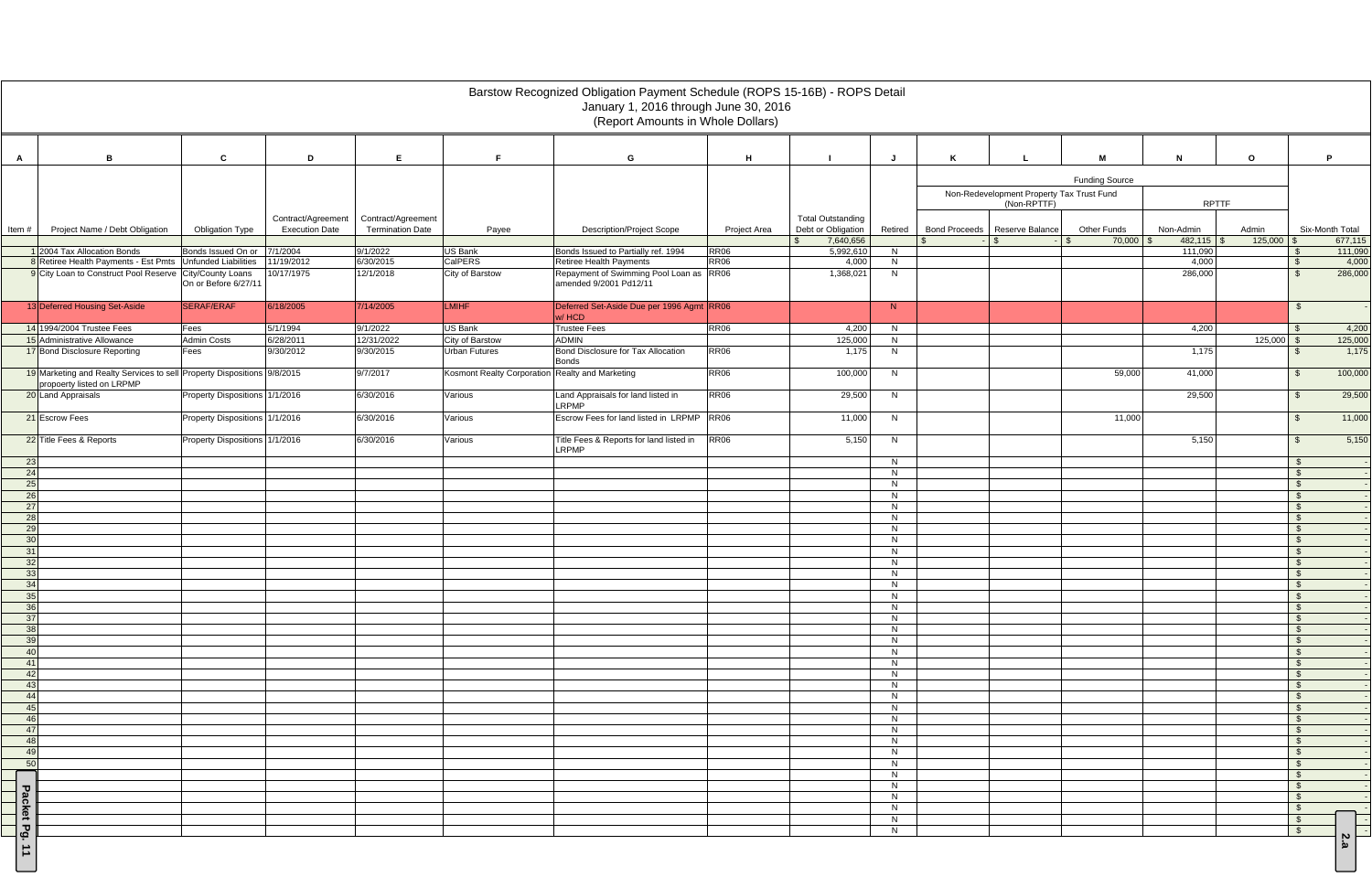|              | Pursuant to Health and Safety Code section 34177 (I), Redevelopment Property Tax Trust Fund (RPTTF) may be listed as a source of payment on the ROPS, but only to the extent no other funding source is available<br>or when payment from property tax revenues is required by an enforceable obligation. For tips on how to complete the Report of Cash Balances Form, see Cash Balance Tips Sheet |                       |                                      |                               |                                                  |                           |                   |                                        |
|--------------|-----------------------------------------------------------------------------------------------------------------------------------------------------------------------------------------------------------------------------------------------------------------------------------------------------------------------------------------------------------------------------------------------------|-----------------------|--------------------------------------|-------------------------------|--------------------------------------------------|---------------------------|-------------------|----------------------------------------|
| A            | B                                                                                                                                                                                                                                                                                                                                                                                                   | $\mathbf{C}$          | D                                    | Е                             |                                                  | G                         | H                 |                                        |
|              |                                                                                                                                                                                                                                                                                                                                                                                                     |                       |                                      |                               |                                                  |                           |                   |                                        |
|              |                                                                                                                                                                                                                                                                                                                                                                                                     |                       | <b>Bond Proceeds</b>                 |                               | <b>Reserve Balance</b>                           | Other                     | <b>RPTTF</b>      |                                        |
|              |                                                                                                                                                                                                                                                                                                                                                                                                     |                       |                                      | Prior ROPS<br>period balances | Prior ROPS<br><b>RPTTF</b>                       |                           |                   |                                        |
|              |                                                                                                                                                                                                                                                                                                                                                                                                     | Bonds Issued on       |                                      | and DDR RPTTF                 | distributed as                                   | Rent,                     | Non-Admin         |                                        |
|              | <b>Cash Balance Information by ROPS Period</b>                                                                                                                                                                                                                                                                                                                                                      | or before<br>12/31/10 | Bonds Issued on<br>or after 01/01/11 | balances<br>retained          | reserve for future<br>period(s)                  | Grants,<br>Interest, Etc. | and<br>Admin      | <b>Comments</b>                        |
|              | ROPS 14-15B Actuals (01/01/15 - 06/30/15)                                                                                                                                                                                                                                                                                                                                                           |                       |                                      |                               |                                                  |                           |                   |                                        |
|              | Beginning Available Cash Balance (Actual 01/01/15)                                                                                                                                                                                                                                                                                                                                                  |                       |                                      | 286,000<br>\$.                |                                                  | 6,826                     |                   | 32,074 Adj Beg RPTTF Cash for Payables |
| $\mathbf{2}$ | Revenue/Income (Actual 06/30/15)<br>RPTTF amounts should tie to the ROPS 14-15B distribution from the<br>County Auditor-Controller during January 2015                                                                                                                                                                                                                                              |                       |                                      |                               |                                                  | 4,703                     | 575,317           |                                        |
| $\mathbf{3}$ | <b>Expenditures for ROPS 14-15B Enforceable Obligations (Actual</b><br>06/30/15)<br>RPTTF amounts, H3 plus H4 should equal total reported actual<br>expenditures in the Report of PPA, Columns L and Q                                                                                                                                                                                              |                       |                                      |                               |                                                  | 5,478                     | 580,491           |                                        |
| 4            | Retention of Available Cash Balance (Actual 06/30/15)<br>RPTTF amount retained should only include the amounts distributed as<br>reserve for future period(s)                                                                                                                                                                                                                                       |                       |                                      | 286,000                       |                                                  |                           |                   |                                        |
|              | 5  ROPS 14-15B RPTTF Prior Period Adjustment<br>RPTTF amount should tie to the self-reported ROPS 14-15B PPA in the<br>Report of PPA, Column S                                                                                                                                                                                                                                                      |                       |                                      | No entry required             |                                                  |                           | 5,271             |                                        |
| 6            | <b>Ending Actual Available Cash Balance</b><br>C to G = $(1 + 2 - 3 - 4)$ , H = $(1 + 2 - 3 - 4 - 5)$                                                                                                                                                                                                                                                                                               | $\blacksquare$        | $\boldsymbol{\hat{z}}$               | - \$                          | $\boldsymbol{\hat{z}}$                           | 6,051<br>∣\$              | 21,629<br>- S     |                                        |
|              | ROPS 15-16A Estimate (07/01/15 - 12/31/15)                                                                                                                                                                                                                                                                                                                                                          |                       |                                      |                               |                                                  |                           |                   |                                        |
|              | 7 Beginning Available Cash Balance (Actual 07/01/15)<br>$(C, D, E, G = 4 + 6, F = H4 + F4 + F6, and H = 5 + 6)$                                                                                                                                                                                                                                                                                     | $\blacksquare$        | $\boldsymbol{\mathsf{s}}$            | $286,000$ \$<br>S.            |                                                  | $\sqrt{3}$<br>6,051       | 26,900<br>- S     |                                        |
|              | 8 Revenue/Income (Estimate 12/31/15)<br>RPTTF amounts should tie to the ROPS 15-16A distribution from the<br>County Auditor-Controller during June 2015                                                                                                                                                                                                                                             |                       |                                      |                               |                                                  |                           | 1,146,247         |                                        |
| 9            | <b>Expenditures for ROPS 15-16A Enforceable Obligations (Estimate</b><br>12/31/15                                                                                                                                                                                                                                                                                                                   |                       |                                      | 286,000                       | 11,718                                           |                           |                   |                                        |
|              | 10 Retention of Available Cash Balance (Estimate 12/31/15)<br>RPTTF amount retained should only include the amounts distributed as<br>reserve for future period(s)                                                                                                                                                                                                                                  |                       |                                      |                               |                                                  |                           |                   |                                        |
| 11           | Ending Estimated Available Cash Balance (7 + 8 - 9 -10)                                                                                                                                                                                                                                                                                                                                             | \$                    | \$                                   | -\$                           | $\boldsymbol{\hat{\mathsf{s}}}$<br>$(11,718)$ \$ | 6,051                     | 1,173,147<br>- \$ |                                        |

## **Barstow Recognized Obligation Payment Schedule (ROPS 15-16B) - Report of Cash Balances (Report Amounts in Whole Dollars)**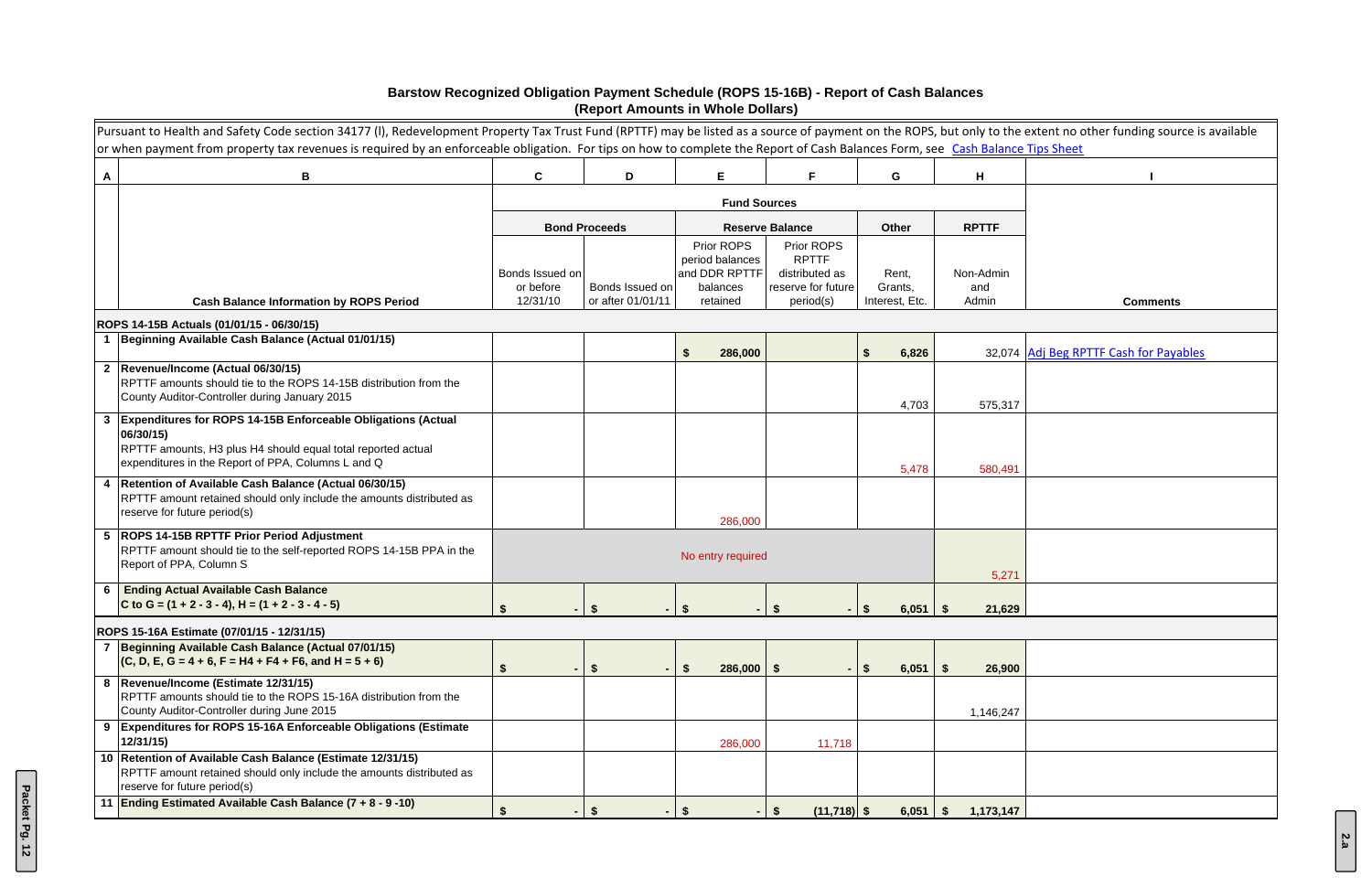|                                    |                                                                                |              |                                |                                                                                                                                                                                                                                                                                                                                                                                                                                                                  |                     |                              |                    |                                                                                             |                                                         |                            |                                                                         |                           | Barstow Recognized Obligation Payment Schedule (ROPS 15-16B) - Report of Prior Period Adjustments<br>(Report Amounts in Whole Dollars) |                                                     |              |                                                                                                    | Reported for the ROPS 14-15B (January 1, 2015 through June 30, 2015) Period Pursuant to Health and Safety Code (HSC) section 34186 (a) |                    |                                            |                                |                   |                                                                                                                                                                                                                                                                                                                                                           |                            |                   |                                                                                                      |                     |
|------------------------------------|--------------------------------------------------------------------------------|--------------|--------------------------------|------------------------------------------------------------------------------------------------------------------------------------------------------------------------------------------------------------------------------------------------------------------------------------------------------------------------------------------------------------------------------------------------------------------------------------------------------------------|---------------------|------------------------------|--------------------|---------------------------------------------------------------------------------------------|---------------------------------------------------------|----------------------------|-------------------------------------------------------------------------|---------------------------|----------------------------------------------------------------------------------------------------------------------------------------|-----------------------------------------------------|--------------|----------------------------------------------------------------------------------------------------|----------------------------------------------------------------------------------------------------------------------------------------|--------------------|--------------------------------------------|--------------------------------|-------------------|-----------------------------------------------------------------------------------------------------------------------------------------------------------------------------------------------------------------------------------------------------------------------------------------------------------------------------------------------------------|----------------------------|-------------------|------------------------------------------------------------------------------------------------------|---------------------|
|                                    | the county auditor-controller (CAC) and the State Controller.                  |              |                                | ROPS 14-15B Successor Agency (SA) Self-reported Prior Period Adjustments (PPA):Pursuant to HSC Section 34186 (a), SAs are required to report the differences between their actual available funding and their actual expenditu<br>Redevelopment Property Tax Trust Fund (RPTTF) approved for the ROPS 15-16B (January through June 2016) period will be offset by the SA's self-reported ROPS 14-15B prior period adjustment. HSC Section 34186 (a) also specifi |                     |                              |                    |                                                                                             |                                                         |                            |                                                                         |                           |                                                                                                                                        |                                                     |              |                                                                                                    |                                                                                                                                        |                    | entered as a lump sum.                     |                                |                   | ROPS 14-15B CAC PPA: To be completed by the CAC upon submittal of the ROPS 15-16B by the SA to Finance and<br>the CAC. Note that CACs will need to enter their own formulas at the line item level pursuant to the manner in which<br>they calculate the PPA. Also note that the Admin amounts do not need to be listed at the line item level and may be |                            |                   |                                                                                                      |                     |
| $\overline{A}$                     | $\overline{B}$                                                                 | $\mathbf{c}$ | D                              |                                                                                                                                                                                                                                                                                                                                                                                                                                                                  | G                   | H                            |                    |                                                                                             |                                                         |                            |                                                                         |                           | $\Omega$                                                                                                                               | $\mathbf{P}$                                        | $\mathbf{Q}$ | R                                                                                                  | s                                                                                                                                      | T                  | $\mathbf{U}$                               |                                | W                 | $\mathbf{x}$                                                                                                                                                                                                                                                                                                                                              | Y                          | Z                 | AA                                                                                                   | AB                  |
|                                    |                                                                                |              |                                | <b>Non-RPTTF Expenditures</b>                                                                                                                                                                                                                                                                                                                                                                                                                                    |                     |                              |                    |                                                                                             |                                                         |                            |                                                                         | <b>RPTTF Expenditures</b> |                                                                                                                                        |                                                     |              |                                                                                                    | Net SA Non-Admin<br>and Admin PPA<br>(Amount Used to<br>Offset ROPS 15-16B<br><b>Requested RPTTF)</b>                                  |                    |                                            |                                |                   | <b>RPTTF Expenditures</b>                                                                                                                                                                                                                                                                                                                                 |                            |                   | Net CAC Non-<br><b>Admin and Admin</b><br>PPA<br>(Amount Used to<br>Offset ROPS 15-<br>16B Requested |                     |
| Item#                              | Project Name /<br><b>Debt Obligation</b>                                       | Authorized   | <b>Bond Proceeds</b><br>Actual | <b>Reserve Balance</b><br>Authorized<br>Actual                                                                                                                                                                                                                                                                                                                                                                                                                   | Authorized          | <b>Other Funds</b><br>Actual | Authorized         | Available<br>RPTTF<br>(ROPS 14-15B<br>distributed + all other<br>available as of<br>01/1/15 | Non-Admin<br>Net Lesser of<br>Authorized /<br>Available | Actual                     | <b>Difference</b><br>(If K is less than L<br>the difference is<br>zero) | Authorized                | Available<br>RPTTF<br>(ROPS 14-15B<br>distributed + all other<br>available as of<br>01/1/15                                            | Admin<br>Net Lesser of<br>Authorized /<br>Available | Actual       | Difference<br>(If total actual<br>exceeds total<br>authorized, the<br>total difference is<br>zero) | <b>Net Difference</b><br>$(M+R)$                                                                                                       | <b>SA Comments</b> | Net Lesser of<br>Authorized /<br>Available | <b>Non-Admin CAC</b><br>Actual | <b>Difference</b> | Net Lesser of<br>Authorized /<br>Available                                                                                                                                                                                                                                                                                                                | <b>Admin CAC</b><br>Actual | <b>Difference</b> | RPTTF)<br><b>Net Difference</b>                                                                      | <b>CAC Comments</b> |
|                                    | 2004 Tax Allocati                                                              |              |                                |                                                                                                                                                                                                                                                                                                                                                                                                                                                                  | 5,478<br>$\sqrt{s}$ | $5,478$ \$                   | 466,240<br>123,290 | 466,240 \$<br>123,290                                                                       | 466,240<br>123,290                                      | 460,969 \$<br>123,290      |                                                                         | 5,271 \$ 119,522          | 119,522                                                                                                                                | 119,522                                             | 119,522      |                                                                                                    | 5,271                                                                                                                                  |                    |                                            |                                |                   |                                                                                                                                                                                                                                                                                                                                                           |                            |                   |                                                                                                      |                     |
|                                    | 1994 Tax Alloc<br>8 Retiree Health<br>Payments - Est<br>Pmts<br>9 City Loan to |              |                                |                                                                                                                                                                                                                                                                                                                                                                                                                                                                  |                     |                              | 5,300<br>286,000   | $5,300$ \$<br>$286,000$ \$                                                                  | 5,300<br>286,000                                        | $3,814$ \$<br>$286,000$ \$ | 1,486                                                                   |                           |                                                                                                                                        |                                                     |              |                                                                                                    | 1.486                                                                                                                                  |                    |                                            |                                |                   |                                                                                                                                                                                                                                                                                                                                                           |                            |                   |                                                                                                      |                     |
|                                    | <b>Construct Pool</b><br>Reserve<br>10 Employee Costs                          |              |                                |                                                                                                                                                                                                                                                                                                                                                                                                                                                                  |                     |                              | 46,275             | $46,275$ \$                                                                                 | 46,275                                                  | 46,275                     |                                                                         |                           |                                                                                                                                        |                                                     |              |                                                                                                    |                                                                                                                                        |                    |                                            |                                |                   |                                                                                                                                                                                                                                                                                                                                                           |                            |                   |                                                                                                      |                     |
|                                    | 13 Deferred Housing<br>Set-Aside<br>14 1994/2004 Truste                        |              |                                |                                                                                                                                                                                                                                                                                                                                                                                                                                                                  |                     |                              | 4,200              | $4,200$ $\sqrt{\ }$                                                                         | 4,200                                                   | 415S                       | 3,785                                                                   |                           |                                                                                                                                        |                                                     |              |                                                                                                    | 3,785                                                                                                                                  |                    |                                            |                                |                   |                                                                                                                                                                                                                                                                                                                                                           |                            |                   |                                                                                                      |                     |
|                                    | Fees<br>15 Administrative<br>Allowance                                         |              |                                |                                                                                                                                                                                                                                                                                                                                                                                                                                                                  | 5,478               | 5,478                        |                    |                                                                                             |                                                         |                            |                                                                         |                           |                                                                                                                                        |                                                     |              |                                                                                                    |                                                                                                                                        |                    |                                            |                                |                   |                                                                                                                                                                                                                                                                                                                                                           |                            |                   |                                                                                                      |                     |
|                                    | 17 Bond Disclosure<br>Reporting                                                |              |                                |                                                                                                                                                                                                                                                                                                                                                                                                                                                                  |                     |                              | 1,175              | $1,175$ \$                                                                                  | 1,175                                                   | $1,175$ \$                 |                                                                         |                           |                                                                                                                                        |                                                     |              |                                                                                                    |                                                                                                                                        |                    |                                            |                                |                   |                                                                                                                                                                                                                                                                                                                                                           |                            |                   |                                                                                                      |                     |
|                                    |                                                                                |              |                                |                                                                                                                                                                                                                                                                                                                                                                                                                                                                  |                     |                              |                    |                                                                                             |                                                         |                            |                                                                         |                           |                                                                                                                                        |                                                     |              |                                                                                                    |                                                                                                                                        |                    |                                            |                                |                   |                                                                                                                                                                                                                                                                                                                                                           |                            |                   |                                                                                                      |                     |
|                                    |                                                                                |              |                                |                                                                                                                                                                                                                                                                                                                                                                                                                                                                  |                     |                              |                    |                                                                                             |                                                         |                            |                                                                         |                           |                                                                                                                                        |                                                     |              |                                                                                                    |                                                                                                                                        |                    |                                            |                                |                   |                                                                                                                                                                                                                                                                                                                                                           |                            |                   |                                                                                                      |                     |
|                                    |                                                                                |              |                                |                                                                                                                                                                                                                                                                                                                                                                                                                                                                  |                     |                              |                    |                                                                                             |                                                         |                            |                                                                         |                           |                                                                                                                                        |                                                     |              |                                                                                                    |                                                                                                                                        |                    |                                            |                                |                   |                                                                                                                                                                                                                                                                                                                                                           |                            |                   |                                                                                                      |                     |
|                                    |                                                                                |              |                                |                                                                                                                                                                                                                                                                                                                                                                                                                                                                  |                     |                              |                    |                                                                                             |                                                         |                            |                                                                         |                           |                                                                                                                                        |                                                     |              |                                                                                                    |                                                                                                                                        |                    |                                            |                                |                   |                                                                                                                                                                                                                                                                                                                                                           |                            |                   |                                                                                                      |                     |
|                                    |                                                                                |              |                                |                                                                                                                                                                                                                                                                                                                                                                                                                                                                  |                     |                              |                    |                                                                                             |                                                         |                            |                                                                         |                           |                                                                                                                                        |                                                     |              |                                                                                                    |                                                                                                                                        |                    |                                            |                                |                   |                                                                                                                                                                                                                                                                                                                                                           |                            |                   |                                                                                                      |                     |
|                                    |                                                                                |              |                                |                                                                                                                                                                                                                                                                                                                                                                                                                                                                  |                     |                              |                    |                                                                                             |                                                         |                            |                                                                         |                           |                                                                                                                                        |                                                     |              |                                                                                                    |                                                                                                                                        |                    |                                            |                                |                   |                                                                                                                                                                                                                                                                                                                                                           |                            |                   |                                                                                                      |                     |
|                                    |                                                                                |              |                                |                                                                                                                                                                                                                                                                                                                                                                                                                                                                  |                     |                              |                    |                                                                                             |                                                         |                            |                                                                         |                           |                                                                                                                                        |                                                     |              |                                                                                                    |                                                                                                                                        |                    |                                            |                                |                   |                                                                                                                                                                                                                                                                                                                                                           |                            |                   |                                                                                                      |                     |
|                                    |                                                                                |              |                                |                                                                                                                                                                                                                                                                                                                                                                                                                                                                  |                     |                              |                    |                                                                                             |                                                         |                            |                                                                         |                           |                                                                                                                                        |                                                     |              |                                                                                                    |                                                                                                                                        |                    |                                            |                                |                   |                                                                                                                                                                                                                                                                                                                                                           |                            |                   |                                                                                                      |                     |
|                                    |                                                                                |              |                                |                                                                                                                                                                                                                                                                                                                                                                                                                                                                  |                     |                              |                    |                                                                                             |                                                         |                            |                                                                         |                           |                                                                                                                                        |                                                     |              |                                                                                                    |                                                                                                                                        |                    |                                            |                                |                   |                                                                                                                                                                                                                                                                                                                                                           |                            |                   |                                                                                                      |                     |
|                                    |                                                                                |              |                                |                                                                                                                                                                                                                                                                                                                                                                                                                                                                  |                     |                              |                    |                                                                                             |                                                         |                            |                                                                         |                           |                                                                                                                                        |                                                     |              |                                                                                                    |                                                                                                                                        |                    |                                            |                                |                   |                                                                                                                                                                                                                                                                                                                                                           |                            |                   |                                                                                                      |                     |
|                                    |                                                                                |              |                                |                                                                                                                                                                                                                                                                                                                                                                                                                                                                  |                     |                              |                    |                                                                                             |                                                         |                            |                                                                         |                           |                                                                                                                                        |                                                     |              |                                                                                                    |                                                                                                                                        |                    |                                            |                                |                   |                                                                                                                                                                                                                                                                                                                                                           |                            |                   |                                                                                                      |                     |
|                                    |                                                                                |              |                                |                                                                                                                                                                                                                                                                                                                                                                                                                                                                  |                     |                              |                    |                                                                                             |                                                         |                            |                                                                         |                           |                                                                                                                                        |                                                     |              |                                                                                                    |                                                                                                                                        |                    |                                            |                                |                   |                                                                                                                                                                                                                                                                                                                                                           |                            |                   |                                                                                                      |                     |
|                                    |                                                                                |              |                                |                                                                                                                                                                                                                                                                                                                                                                                                                                                                  |                     |                              |                    |                                                                                             |                                                         |                            |                                                                         |                           |                                                                                                                                        |                                                     |              |                                                                                                    |                                                                                                                                        |                    |                                            |                                |                   |                                                                                                                                                                                                                                                                                                                                                           |                            |                   |                                                                                                      |                     |
|                                    |                                                                                |              |                                |                                                                                                                                                                                                                                                                                                                                                                                                                                                                  |                     |                              |                    |                                                                                             |                                                         |                            |                                                                         |                           |                                                                                                                                        |                                                     |              |                                                                                                    |                                                                                                                                        |                    |                                            |                                |                   |                                                                                                                                                                                                                                                                                                                                                           |                            |                   |                                                                                                      |                     |
|                                    |                                                                                |              |                                |                                                                                                                                                                                                                                                                                                                                                                                                                                                                  |                     |                              |                    |                                                                                             |                                                         |                            |                                                                         |                           |                                                                                                                                        |                                                     |              |                                                                                                    |                                                                                                                                        |                    |                                            |                                |                   |                                                                                                                                                                                                                                                                                                                                                           |                            |                   |                                                                                                      |                     |
|                                    |                                                                                |              |                                |                                                                                                                                                                                                                                                                                                                                                                                                                                                                  |                     |                              |                    |                                                                                             |                                                         |                            |                                                                         |                           |                                                                                                                                        |                                                     |              |                                                                                                    |                                                                                                                                        |                    |                                            |                                |                   |                                                                                                                                                                                                                                                                                                                                                           |                            |                   |                                                                                                      |                     |
|                                    |                                                                                |              |                                |                                                                                                                                                                                                                                                                                                                                                                                                                                                                  |                     |                              |                    |                                                                                             |                                                         |                            |                                                                         |                           |                                                                                                                                        |                                                     |              |                                                                                                    |                                                                                                                                        |                    |                                            |                                |                   |                                                                                                                                                                                                                                                                                                                                                           |                            |                   |                                                                                                      |                     |
|                                    |                                                                                |              |                                |                                                                                                                                                                                                                                                                                                                                                                                                                                                                  |                     |                              |                    |                                                                                             |                                                         |                            |                                                                         |                           |                                                                                                                                        |                                                     |              |                                                                                                    |                                                                                                                                        |                    |                                            |                                |                   |                                                                                                                                                                                                                                                                                                                                                           |                            |                   |                                                                                                      |                     |
|                                    |                                                                                |              |                                |                                                                                                                                                                                                                                                                                                                                                                                                                                                                  |                     |                              |                    |                                                                                             |                                                         |                            |                                                                         |                           |                                                                                                                                        |                                                     |              |                                                                                                    |                                                                                                                                        |                    |                                            |                                |                   |                                                                                                                                                                                                                                                                                                                                                           |                            |                   |                                                                                                      |                     |
|                                    |                                                                                |              |                                |                                                                                                                                                                                                                                                                                                                                                                                                                                                                  |                     |                              |                    |                                                                                             |                                                         |                            |                                                                         |                           |                                                                                                                                        |                                                     |              |                                                                                                    |                                                                                                                                        |                    |                                            |                                |                   |                                                                                                                                                                                                                                                                                                                                                           |                            |                   |                                                                                                      |                     |
|                                    |                                                                                |              |                                |                                                                                                                                                                                                                                                                                                                                                                                                                                                                  |                     |                              |                    |                                                                                             |                                                         |                            |                                                                         |                           |                                                                                                                                        |                                                     |              |                                                                                                    |                                                                                                                                        |                    |                                            |                                |                   |                                                                                                                                                                                                                                                                                                                                                           |                            |                   |                                                                                                      |                     |
|                                    |                                                                                |              |                                |                                                                                                                                                                                                                                                                                                                                                                                                                                                                  |                     |                              |                    |                                                                                             |                                                         |                            |                                                                         |                           |                                                                                                                                        |                                                     |              |                                                                                                    |                                                                                                                                        |                    |                                            |                                |                   |                                                                                                                                                                                                                                                                                                                                                           |                            |                   |                                                                                                      |                     |
|                                    |                                                                                |              |                                |                                                                                                                                                                                                                                                                                                                                                                                                                                                                  |                     |                              |                    |                                                                                             |                                                         |                            |                                                                         |                           |                                                                                                                                        |                                                     |              |                                                                                                    |                                                                                                                                        |                    |                                            |                                |                   |                                                                                                                                                                                                                                                                                                                                                           |                            |                   |                                                                                                      |                     |
|                                    |                                                                                |              |                                |                                                                                                                                                                                                                                                                                                                                                                                                                                                                  |                     |                              |                    |                                                                                             |                                                         |                            |                                                                         |                           |                                                                                                                                        |                                                     |              |                                                                                                    |                                                                                                                                        |                    |                                            |                                |                   |                                                                                                                                                                                                                                                                                                                                                           |                            |                   |                                                                                                      |                     |
| $\frac{1}{\sqrt{2}}$ Packet Pg. 13 |                                                                                |              |                                |                                                                                                                                                                                                                                                                                                                                                                                                                                                                  |                     |                              |                    |                                                                                             |                                                         |                            |                                                                         |                           |                                                                                                                                        |                                                     |              |                                                                                                    |                                                                                                                                        |                    |                                            |                                |                   |                                                                                                                                                                                                                                                                                                                                                           |                            |                   |                                                                                                      | $\frac{2}{a}$       |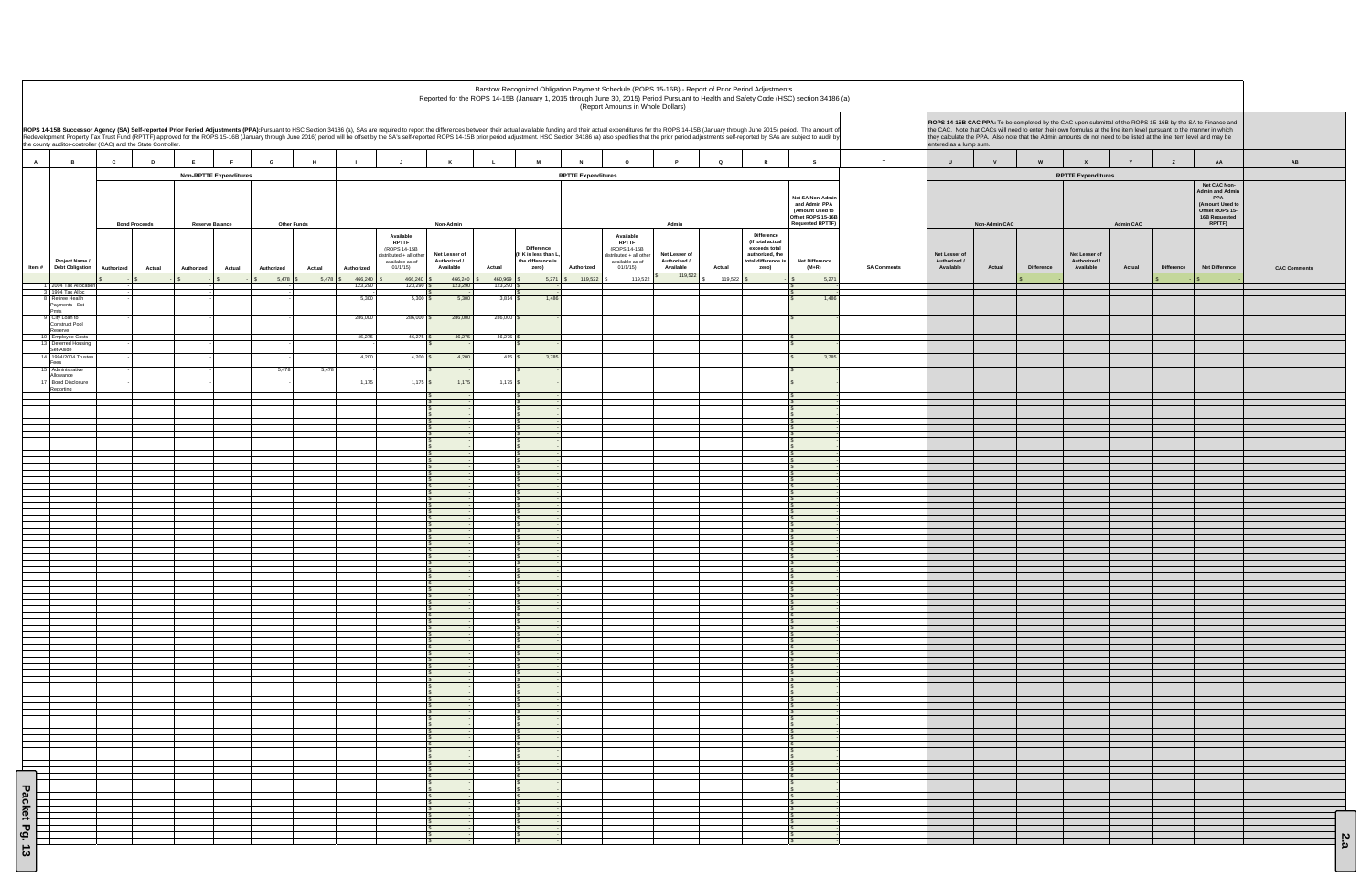|       | Barstow Recognized Obligation Payment Schedule (ROPS 15-16B) - Notes<br>January 1, 2016 through June 30, 2016    |
|-------|------------------------------------------------------------------------------------------------------------------|
| Item# | <b>Notes/Comments</b>                                                                                            |
|       | 15 Administrattion Fee Column I - Remaining Obligation for FY 15-16                                              |
|       | 19 Kosmont Realty Corporation - Realty and Marketing for all land listed for sale in the Long Range PMP          |
|       | 20 Land Appraisals for land listed in LRPMP will be performed as required by the buyer                           |
|       | 21 Escrow Fees for land listed in LRPMP for all land listed for sale in the Long Range PMP to be paid at closing |
|       | 22 Title Fees & Reports for land listed in LRPMP for all land listed for sale in the Long Range PMP              |
|       |                                                                                                                  |
|       |                                                                                                                  |
|       |                                                                                                                  |
|       |                                                                                                                  |
|       |                                                                                                                  |
|       |                                                                                                                  |
|       |                                                                                                                  |
|       |                                                                                                                  |
|       |                                                                                                                  |
|       |                                                                                                                  |
|       |                                                                                                                  |
|       |                                                                                                                  |
|       |                                                                                                                  |
|       |                                                                                                                  |
|       |                                                                                                                  |
|       |                                                                                                                  |
|       |                                                                                                                  |
|       |                                                                                                                  |
|       |                                                                                                                  |
|       |                                                                                                                  |
|       |                                                                                                                  |
|       |                                                                                                                  |
|       |                                                                                                                  |
|       |                                                                                                                  |
|       |                                                                                                                  |
|       |                                                                                                                  |
|       |                                                                                                                  |
|       |                                                                                                                  |
|       |                                                                                                                  |
|       |                                                                                                                  |
|       |                                                                                                                  |
|       |                                                                                                                  |
|       |                                                                                                                  |
|       |                                                                                                                  |
|       |                                                                                                                  |
|       |                                                                                                                  |
|       |                                                                                                                  |
|       |                                                                                                                  |
|       |                                                                                                                  |
|       |                                                                                                                  |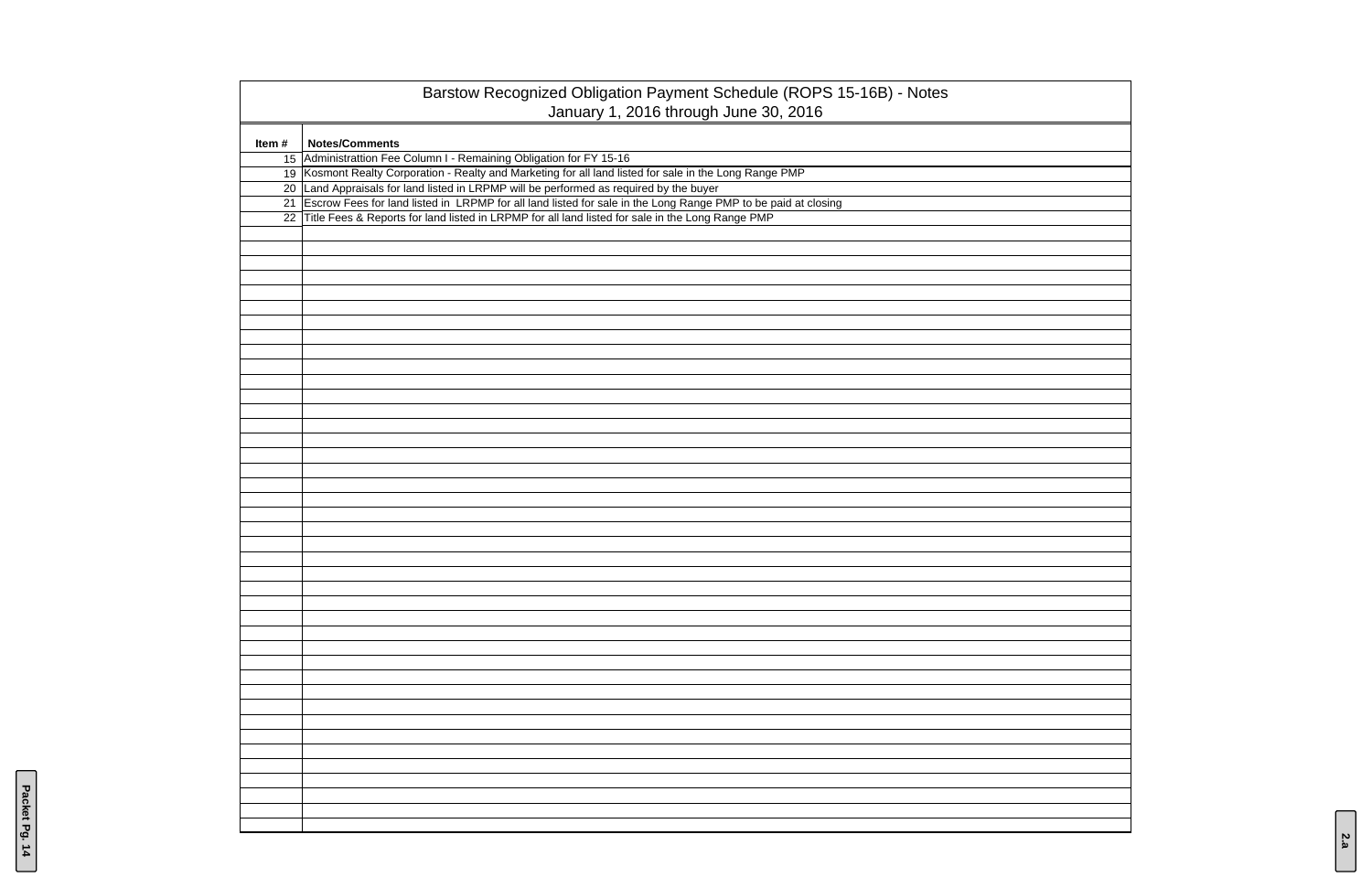#### **RESOLUTION NO. \_\_\_\_\_**

## **A RESOLUTION OF THE OVERSIGHT BOARD FOR THE SUCCESSOR AGENCY TO THE FORMER REDEVELOPMENT AGENCY OF THE CITY OF BARSTOW, APPROVING THE SUCCESSOR AGENCY'S RECOGNIZED OBLIGATION PAYMENT SCHEDULE FOR THE PERIOD OF JANUARY 1 to JUNE 30, 2016 PURSUANT TO HEALTH AND SAFETY CODE SECTION 34177**

**WHEREAS,** pursuant to Health and Safety Code Section 34173(d), the City of Barstow ("Successor Agency") elected to become the Successor Agency to the Redevelopment Agency of the City of Barstow by Resolution No.4653-2012 on January 17, 2012; and

**WHEREAS,** Health and Safety Code Section 34179(e) requires all actions taken by the Oversight Board shall be adopted by resolution; and

**WHEREAS,** in accordance with Health and Safety Code Section 34177(m)(1) the Oversight Board adopted Resolution No.requires that the Successor Agency complete the Recognized Obligation Payment Schedule in the format and manner provided by the Department of Finance; and

**WHEREAS**, Health and Safety Code Section 34177(m) requires the Successor Agency to submit the ROPS to the Successor Agency's Oversight Board for its approval, and upon such approval, the Successor Agency is required to submit a copy of the approved ROPS ("Approved ROPS") to the San Bernardino County Auditor-Controller, the California State Controller, and the State of California Department of Finance, and post the Approved ROPS on the Successor Agency's website no fewer than 90 days before the date of the property tax distribution; and

**WHEREAS,** all other legal prerequisites to the adoption of this Resolution have occurred.

## **NOW, THEREFORE, THE OVERSIGHT BOARD FOR THE SUCCESSOR AGENCY TO THE FORMER REDEVELOPMENT AGENCY OF THE CITY OF BARSTOW, DOES HEREBY RESOLVE AS FOLLOWS:**

**Section 1. Recitals.** The Recitals set forth above are true and correct and are incorporated into this Resolution by this reference.

**Section 2. CEQA Compliance.** The approval of the ROPS through this Resolution does not commit the Oversight Board to any action that may have a significant effect on the environment. As a result, such action does not constitute a project subject to the requirements of the California Environmental Quality Act.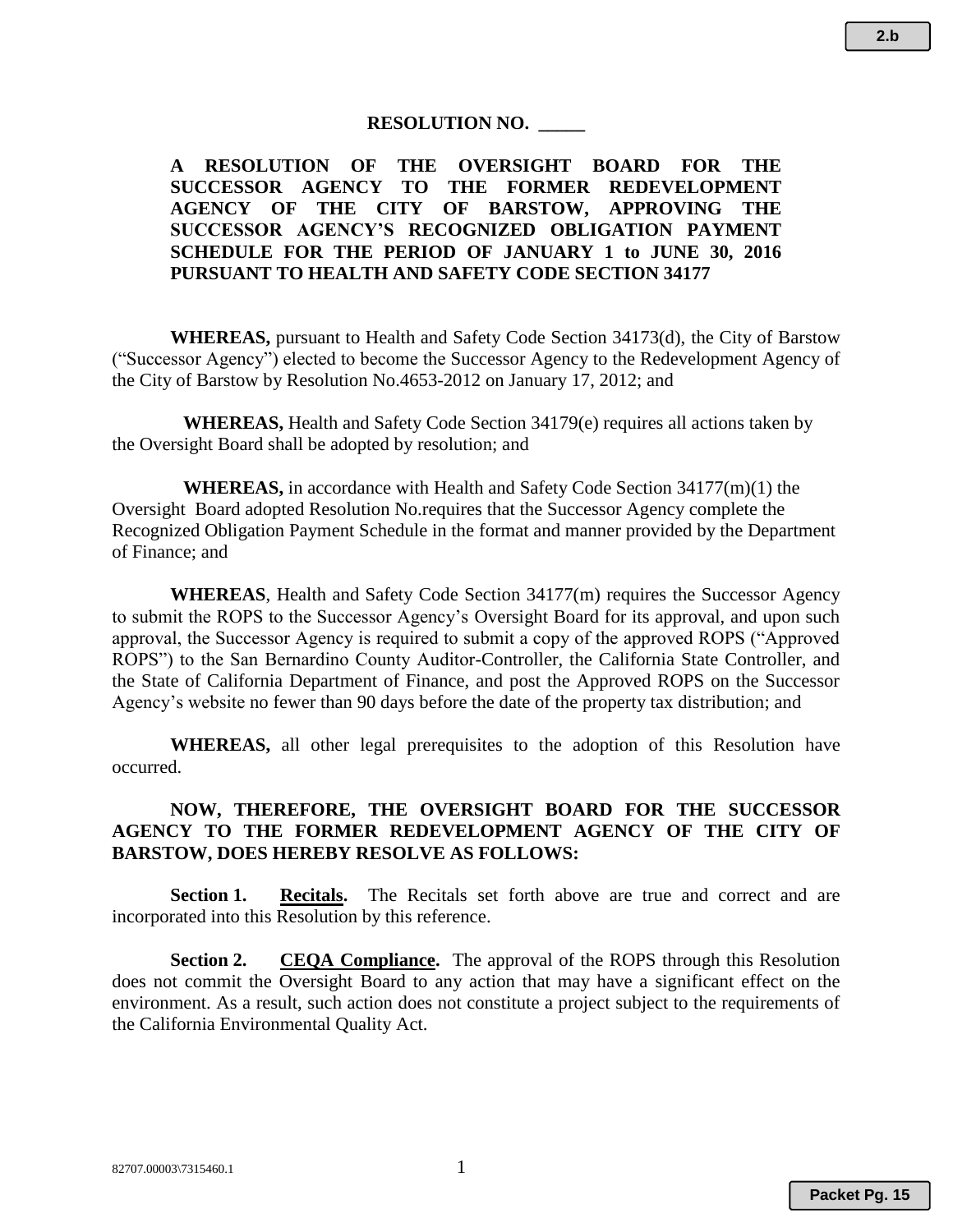**Section 3. Approval of ROPS 2015-16B.** The Oversight Board hereby approves ROPS 2014-15B, in substantially the form attached to this Resolution as Exhibit A, as required by Health and Safety Code Section 34177.

**Section 4. Transmittal of the ROPS.** The City Manager is hereby authorized and directed to take any action necessary to carry out the purposes of this Resolution and comply with applicable law regarding the approved ROPS, including submitting the approved ROPS to the San Bernardino County Auditor-Controller, the California State Controller, and the State of California Department of Finance, and posting the Approved ROPS on the Successor Agency's website.

**Section 5. Effectiveness.** This Resolution shall take effect five business days after adoption, pending review by the Department of Finance.

**PASSED, APPROVED AND ADOPTED** this 28th day of September, 2015, by the following vote:

AYES:

NOES:

ABSTAIN:

ABSENT:

Chairperson

\_\_\_\_\_\_\_\_\_\_\_\_\_\_\_\_\_\_\_\_\_\_\_\_\_\_\_\_\_\_\_\_

ATTEST:

City Clerk

\_\_\_\_\_\_\_\_\_\_\_\_\_\_\_\_\_\_\_\_\_\_\_\_\_\_\_\_\_\_\_\_